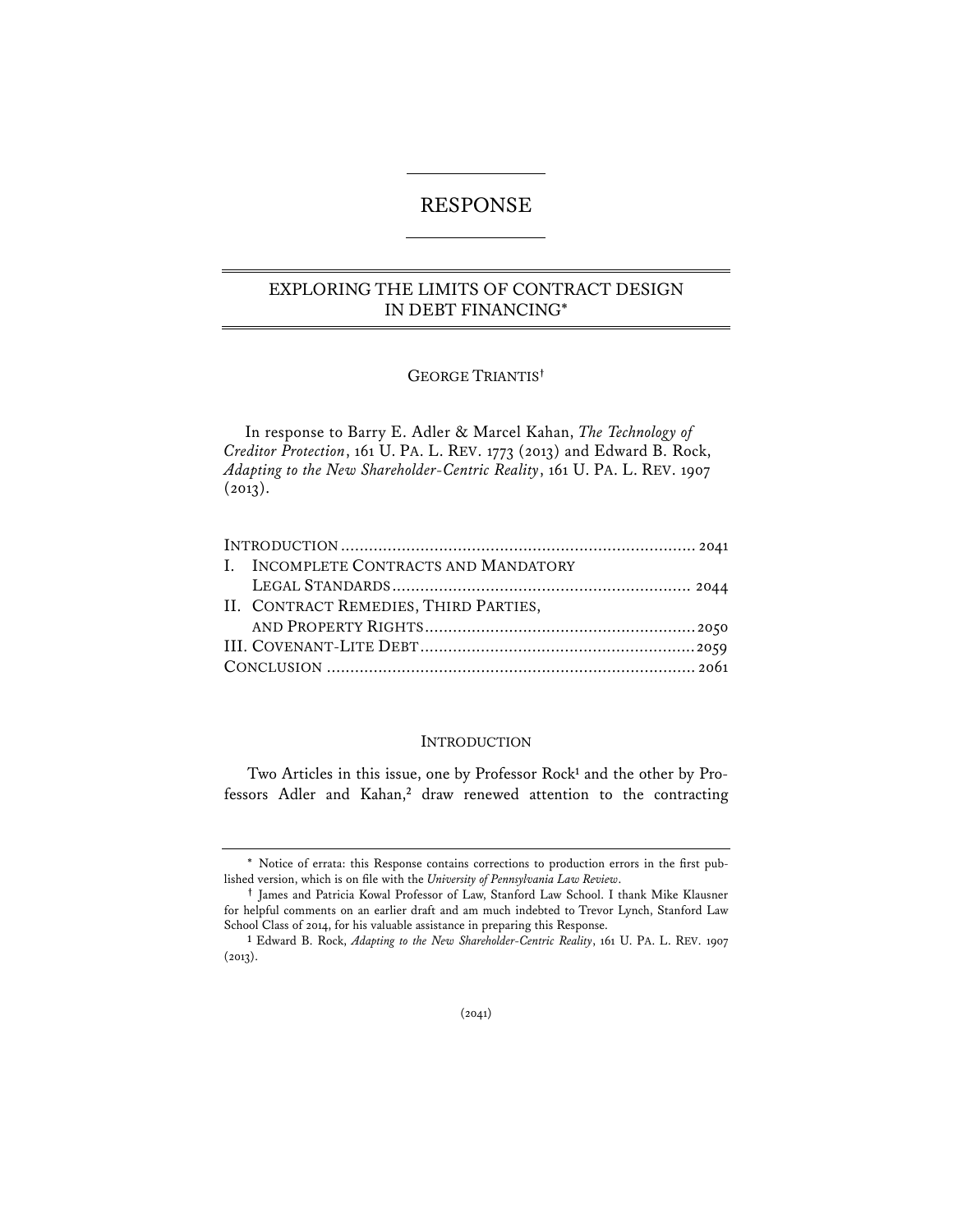challenges raised by debt financing. The occasion for revisiting the agency costs of debt, according to Professor Rock, is the successful alignment of the interests of shareholders and corporate managers over the past thirty years.**<sup>3</sup>** This alignment has been achieved by a combination of contract, market, and legal measures (such as changes in compensation structure, shareholder concentration and activism, and board ideology).**<sup>4</sup>** As a result of these developments, Professor Rock observes that "managers and directors today largely 'think like shareholders.'"**<sup>5</sup>**

All investors, including creditors, benefit from the correction of inefficient incentives that lead managers to entrench themselves, build conglomerate empires, and shirk or consume perquisites. Other stakeholders such as employees, suppliers, and customers also benefit from such correction. However, the convergence of managerial and equity interests threatens to increase the agency costs of debt because debtholder and shareholder interests diverge in other respects. Most notably, as faithful agents of their shareholders, managers are more likely to (a) forego lower-risk, profitable projects ("underinvestment"); (b) invest in higher-risk, unprofitable alternatives ("overinvestment" or "risk alteration"); (c) incur additional debt to further leverage the equity in the firm; and  $(d)$  distribute firm value to shareholders in the form of dividends or share repurchases.

Professor Rock suggests that the negative externality of shareholdercentrism has been aggravated by the significant and contemporaneous increase in corporate leveraging.**<sup>6</sup>** The proposition that leveraging increased while the agency problems of debt became more severe is puzzling. To act in their shareholders' best interests, managers should borrow up to the point at which the marginal net cost of further debt financing equals that of equity financing. The benefits of debt financing include the discipline imposed on managers by regular mandatory payments of free cash flow and the tax deduction from interest payments, while the costs stem from the resulting increase in the likelihood of bankruptcy and the agency costs of debt. The debt investors bear these costs in the first instance and will usually pass them to the shareholders as higher interest rates or fees. If the agency costs of debt truly have risen during the past three decades, what then explains the contemporaneous increase in corporate leveraging over that period?

**<sup>2</sup>** Barry E. Adler & Marcel Kahan, *The Technology of Creditor Protection*, 161 U. PA. L. REV. 1773 (2013).

**<sup>3</sup>** Rock, *supra* note 1, at 1912-13.

**<sup>4</sup>** *Id.* at 1910.

**<sup>5</sup>** *Id.*

**<sup>6</sup>** *Id.* at 1919.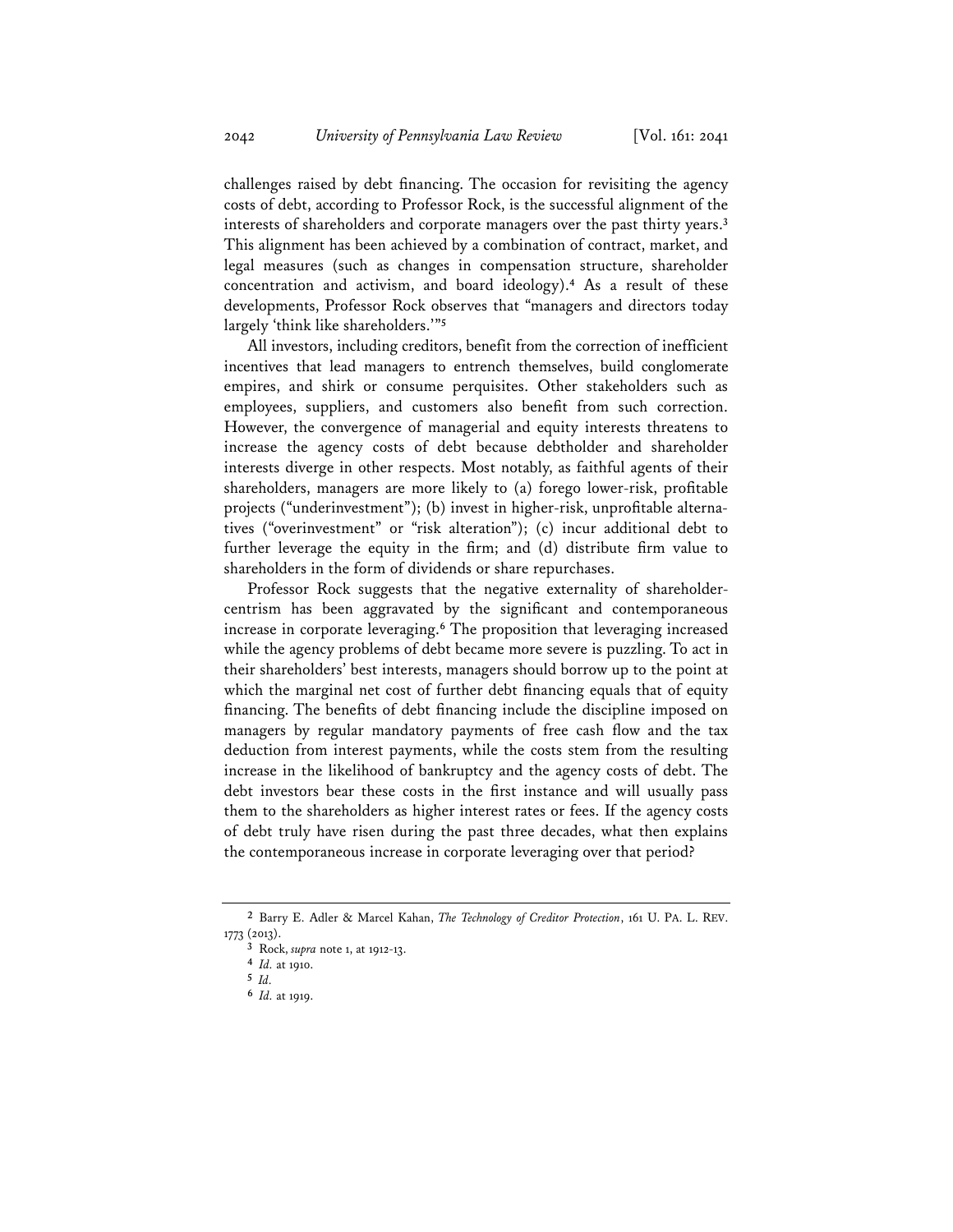While it is possible that the bankruptcy costs of debt have decreased or that the tax benefits have increased over this period, another explanation more germane to this Response is that the quality of debtholder contracts has in fact improved as borrowing has increased. To the extent that debt investors price agency costs, a firm can lower its cost of capital by reducing the inefficiencies of debtor–creditor conflict. Empirical studies show that contractual covenants, for example, are indeed priced by debt investors, giving borrowers incentives to agree to them.**<sup>7</sup>**

The mechanisms of debtholder governance have been subject to substantial examination in both law and finance scholarship. The literature reveals that covenants play important roles in mitigating the agency costs of debt and adverse selection.**<sup>8</sup>** Professor Rock's and Professors Adler and Kahan's Articles in this issue contribute to this body of literature by focusing on the limitations of the existing technology of contractual protections and proposing reforms of the governing legal rules to address these limitations.**<sup>9</sup>**

Although debt contracts offer significant protection to debtholders, the extent to which debt contracts mitigate agency problems might be limited by three features raised by Professors Rock and Professors Adler and Kahan. First, specifying and enforcing optimal protective covenants is costly, and the costs of some conceivable protections exceed the benefits. Second, contract law limits the parties' ability to provide for effective remedies for breaches of those covenants, particularly against third parties who either have control of, or benefit from, those breaches. Third, the parties may sometimes omit even feasible and efficient covenants because of imbalances in market conditions or bargaining power; one example might be the period of covenant-lite bonds preceding the financial crisis of 2007. Professor Rock and Professors Adler and Kahan propose legal reforms to address these limitations, including (a) extending mandatory,

**<sup>7</sup>** *See* Michael Bradley & Michael R. Roberts, The Structure and Pricing of Corporate Debt Covenants 30 (May 13, 2004) (unpublished manuscript), *available at* http://papers.ssrn.com/  $id=466240$  (finding a negative correlation between the inclusion of a covenant and the resulting loan yield). On the equity side, Lucian Bebchuk, Alma Cohen, and Charles Wang provide evidence suggesting that equity markets have learned to internalize the significant factors of quality governance. Lucian A. Bebchuk, Alma Cohen & Charles C.Y. Wang, *Learning and the Disappearing Association Between Governance and Returns*, 108 J. FIN. ECON. 323, 238-45 (2013).

**<sup>8</sup>** *See, e.g.*, Matthew T. Billett et al., *Growth Opportunities and the Choice of Leverage, Debt Maturity, and Covenants*, 62 J. FIN. 697, 699 (2007) (finding that covenants mitigate the agency costs of debt for high-growth firms); Clifford W. Smith, Jr. & Jerold B. Warner, *On Financial Contracting: An Analysis of Bond Covenants*, 7 J. FIN. ECON. 117 (1979) (describing how covenants lower the various types of agency costs of debt).

**<sup>9</sup>** The Articles discuss, in particular, the gaps left behind by (a) the current legislative and common law rules governing fraudulent transfer laws, and (b) the preferences and restrictions on corporate dividends and share repurchases. Adler & Kahan, *supra* note 2; Rock, *supra* note 1.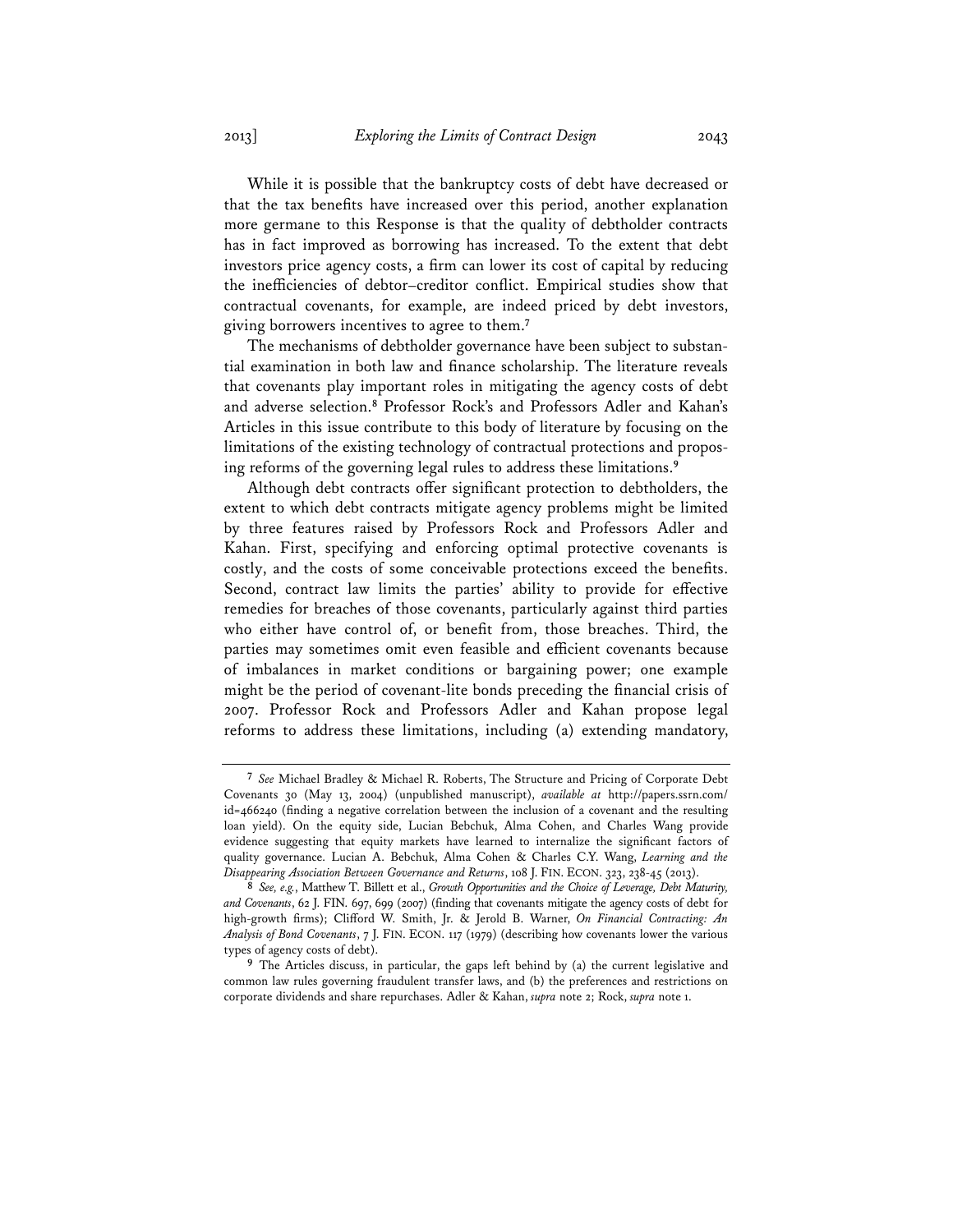legally imposed standards such as fiduciary duties and the duty of good faith; and (b) expanding contract remedies to allow enforcement of contract covenants against third parties. As discussed below, the available technology for debt contracting is more potent than it may appear and the incremental gains from the authors' proposals are probably not worth the costs. Part I explains that the typical remedy contracted for by lenders is the right to terminate and assume greater control of the debtor's decisionmaking. This is a distinctive and effective remedy that contrasts with the usual contract remedy of expectation damages; indeed, debt contracts do not provide for such damages. Part II suggests that the existing combination of debt covenants and security interests can achieve much of what Professors Adler and Kahan are seeking without the social cost of imposing greater information burdens on creditors or third parties. For example, the ability of managers of a firm to engage in either massive borrowing or a leveraged buyout will be constrained if the firm has given most of its assets as collateral for a prior loan. Part III begins to tackle the more puzzling phenomenon raised by the authors' examples: debt contracts sometimes do not incorporate the available technology and are both unsecured and light on covenants. Although the omissions might be the result of market failure, they may alternatively be efficient responses to changing market conditions.

## I. INCOMPLETE CONTRACTS AND MANDATORY LEGAL STANDARDS

The academic discipline of contract theory is founded on the observation that many contracts are incomplete because transaction costs prevent parties from providing for the efficient set of obligations in each possible future state of the world. Consequently, parties are relegated to choosing second-best tools of contract design. To illustrate in the context of a debt contract, suppose that Project  $A$  is the value-maximizing alternative in state *i*, while Project *B* is the value-maximizing alternative in state *j*. The optimal complete contingent contract would oblige the firm to invest in the efficient project in each respective state of the world. However, providing in this respect for each possible future state of the world is costly—both at the front end of contract design and at the back end of enforcement. At the front end, parties must contemplate and define each relevant state of the world, and they must agree to and specify the contingently optimal investment for each state. At the back end, they must monitor and observe the debtor's actions and, if necessary, verify performance or breach during the enforcement proceedings in court. The front- and back-end cost of providing for different obligations in states  $i$  and  $j$  may outweigh the incremental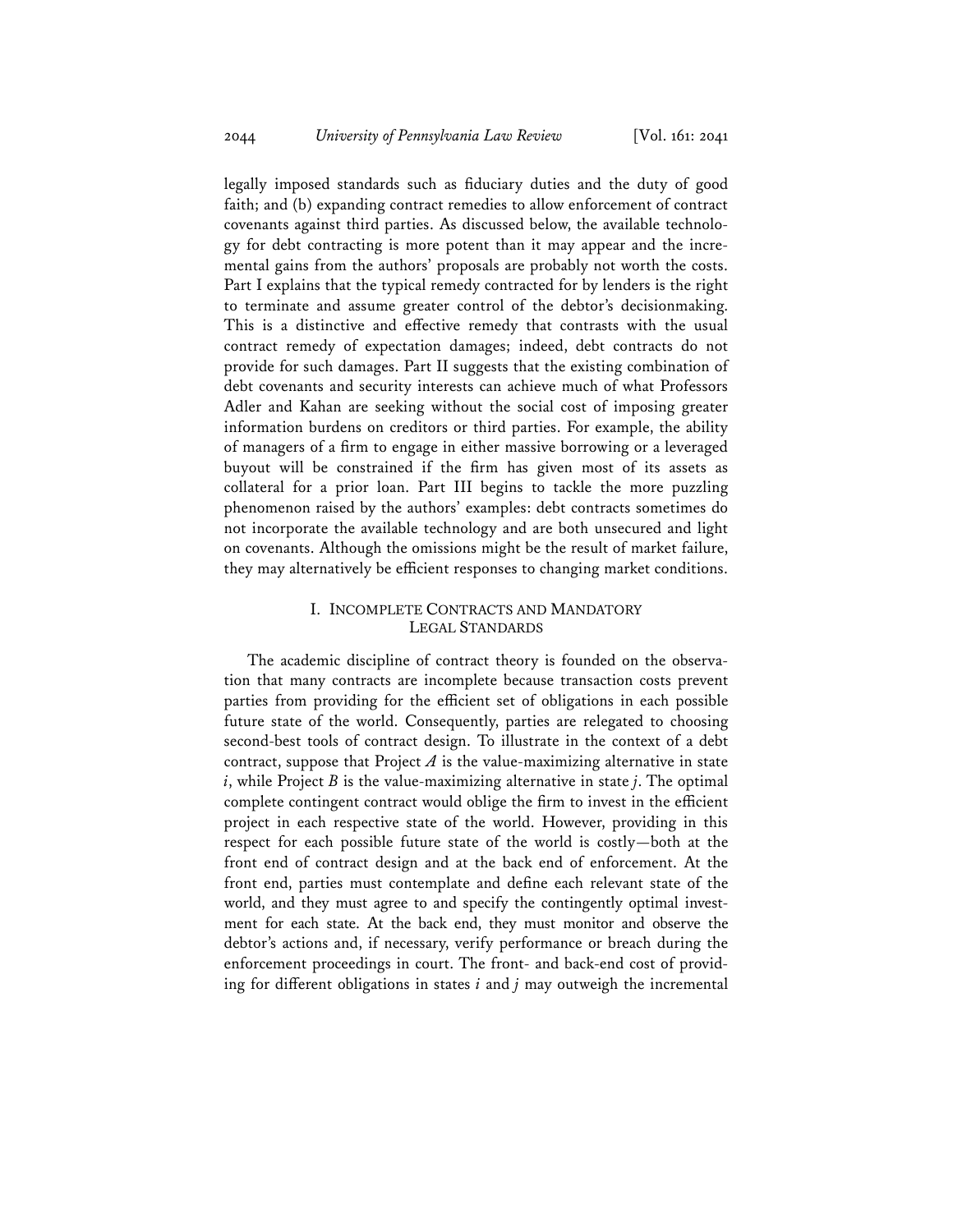gains. Therefore, it may be more efficient to lump the two states together, by requiring, for example, Project *A* (or prohibiting project *B*) in both states. In a debt contract, the parties might prohibit sales of assets in bulk, mergers, or future borrowing, rather than incur the contracting costs of specifying the conditions under which such sales, mergers, or borrowing are permitted. In practice, then, most covenants are either under- or overinclusive in proscribing undesirable behavior, and this incompleteness leaves behind residual agency costs.

Contract design is fundamentally an exercise in minimizing these residual costs. The technology of contract design is quite rich, allowing parties significant flexibility to tailor their contracts to their circumstances.<sup>10</sup> Two important mechanisms in the toolkit for reducing agency costs are (1) the use of standards (as opposed to rules) and (2) contingent control rights and renegotiation.

The first mechanism, the use of standards, invites the court to determine ex post whether the firm's decisions met the expectations of the parties—for example, whether the decision was reasonable given the realized state of the world. Performance standards, such as obligations of good faith, best efforts, and due diligence, convey this discretion to the court. These standards can be effective tools if the reason for contract incompleteness is the cost of specifying the optimal project in each state of the world. While performance standards save front-end negotiating and drafting costs, they also raise back-end enforcement costs, especially the costs of litigation and judicial error in applying the standard. In some cases, this trade is advantageous, especially if the probability of going to court is low. However, if the obstacle to contract completeness is the high cost of litigation and judicial error in verifying the existing state or the efficient project in that state, then the case for a standard is more controversial and complicated.**<sup>11</sup>** Indeed, a key reason that many commentators oppose the broadening of fiduciary

<sup>&</sup>lt;sup>10</sup> The parties have further flexibility to tailor their governance provisions to asset- or business-types within the borrower's enterprise by splitting assets between affiliated legal entities. For example, a conglomerate with a manufacturing and a hotel division might choose instead to put each division in a separate subsidiary in order to tailor the financing and governance structure to each line of business. This is an important motivation for the parent–subsidiary structure in corporate groups. *See* Edward M. Iacobucci & George G. Triantis, *Economic and Legal Boundaries*  of Firms, 93 VA. L. REV. 515, 560-65 (2007) (explaining the complex tradeoff between economic integration and capital-structure tailoring considerations in the decision to either integrate assets within a single firm or establish parent–subsidiary relationships between distinct legal firms).

<sup>11</sup> *See* Albert Choi & George Triantis, *Completing Contracts in the Shadow of Costly Verification*, 37 J. LEGAL STUD. 503, 526 (2008) (showing that contracts can be designed to leave the costly verification of standards off the equilibrium path so that verification costs are not incurred); Albert Choi & George Triantis, *Strategic Vagueness in Contract Design: The Case of Corporate Acquisitions*, 119 YALE L.J. 848, 881-96 (2010) (describing the efficiency of contract vagueness).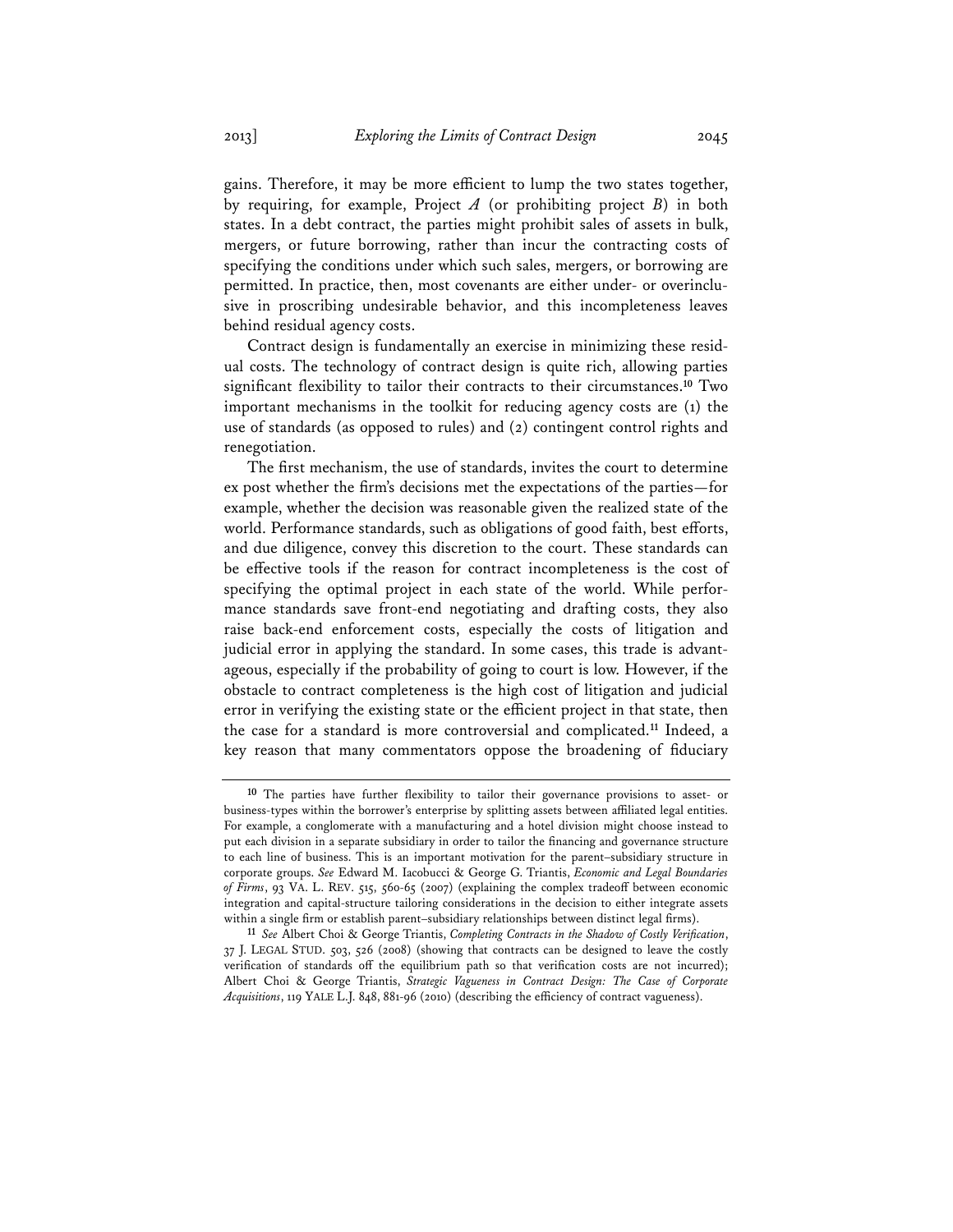duties or weakening of the business judgment or good faith defense is that such reforms would exacerbate the cost of judicial error and litigation.**<sup>12</sup>** Moreover, if the ex post determination of the court cannot be readily predicted by the firm's directors, the beneficial effect on managerial incentives is limited. Facing the risk of a surprise adverse judgment, potential directors may be reluctant to serve without indemnification or expensive professional counsel, and will exercise excessive caution in managing the firm (just as the expansion of medical malpractice liability may lead to defensive medicine).**<sup>13</sup>**

Despite the cost of the standards describe above, Professor Rock proposes that directors be subject to broader standards by regulation.**<sup>14</sup>** He suggests, for example, that the fiduciary duties of directors be recast to oblige them to maximize the value of the firm as a whole.<sup>15</sup> Lenders themselves could include contractual standards that mimic elements of fiduciary duties, requiring the firm to use reasonable efforts to maximize value and to retain only directors who assume this obligation. In practice, however, debt contracts typically do not use such broad obligation standards to correct the incentives of directors, even though the front-end cost of doing so is low.**<sup>16</sup>** This practice raises some doubt as to whether additional mandatory performance standards, such as broader fiduciary duties, would yield a contracting benefit net of their costs.<sup>17</sup> Moreover, I describe below the distinctive features of debt contracting (contingent control transfers and security

**16** *See* Adler & Kahan, *supra* note 2, at 1787 ("[L]oan agreements give no indication that companies and creditors would want to impose liability on directors."). Contract scholars have speculated that novel contract terms may be discouraged by the risk of adverse judicial interpretation and by resistance from capital markets. *E.g.,* Michael Klausner, *Corporations, Corporate Law, and Networks of Contracts*, 81 VA. L. REV. 757, 774 (1995).

**17** Alan Schwartz and Robert Scott raise a similar doubt as to the value of state-imposed standards in commercial law. Alan Schwartz & Robert E. Scott, *Contract Theory and the Limits of Contract Law*, 113 YALE L.J. 541, 594 (2003).

**<sup>12</sup>** *See, e.g.*, Stephen M. Bainbridge, *The Business Judgment Rule as Abstention Doctrine*, 57 VAND. L. REV. 83, 117-24 (2004) (arguing that judges' lack of business expertise would lead to judicial error if the business judgment rule were relaxed).

**<sup>13</sup>** *See* Adler & Kahan, *supra* note 2, at 1787 ("Delaware judges and lawmakers . . . realize that the prospect of personal liability—whether to shareholders or creditors—would make directors excessively cautious . . . .").

**<sup>14</sup>** Rock, *supra* note 1, at 1977-86.

**<sup>15</sup>** *See id.* at 1955 ("[D]irectors' understanding of their role should return from the contemporary exhortation to maximize *equity* value to the traditional goal of maximizing *firm* value."). A related important question is whether this reform would change the deference that courts give to directors under the business judgment rule. In a similar vein, the sanction imposed on directors of corporations for improper share repurchases or dividends—where corporations are insolvent in either the balance sheet or equity sense—would be limited by the full defense available for directors who rely in good faith and reasonably on corporate records, officers, employees, or experts. DEL. CODE ANN. tit. 8, § 172 (2011).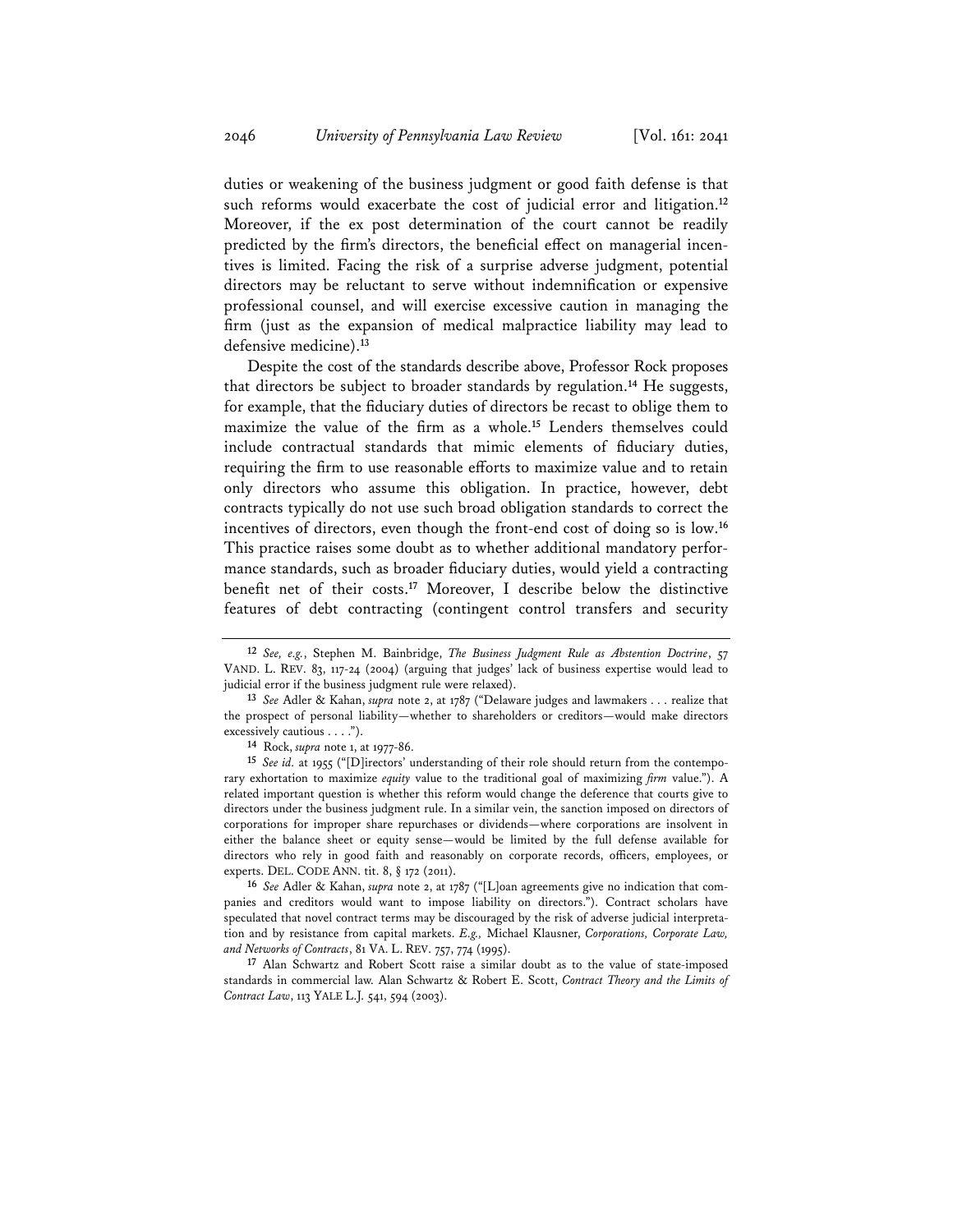interests) that are sufficiently potent such that, for most debtors, mandatory standards are likely to undermine rather than help debt financing.

The second mechanism, contingent control rights, transfers control over corporate assets from shareholders to debtholders upon covenant violation.**<sup>18</sup>** In this respect, the operation of debt covenants differs fundamentally from the conventional use of contract promises, particularly in one-shot transactions. If a seller, for example, promises to deliver a good in exchange for payment, the seller is liable for damages if she fails to deliver. The buyer generally cannot assume control of the seller's premises and manufacture or seize the good itself. The prospect of liability deters the seller from breaching, and if breach occurs, she must compensate the buyer for the loss of her expectancy interest. The breach of a debt covenant, by contrast, does not give rise to liability for expectation damages, but instead triggers a shift in control. For example, if the debtor fails to make a scheduled payment and the lender exercises its right to call the loan when market interest rates are lower than the contract rate, the lender is not entitled to collect the difference between the contract rate and the lending rate at the time of breach. Rather, the lender has the right to accelerate the maturity of the indebtedness and demand prompt payment of the principal and accrued interest.

The acceleration of maturity and calling of a loan give the lender the right to repayment—or to the seizure of assets to enforce repayment—but more often, the threat of acceleration leads to a shift in decisionmaking control to the lender and to renegotiation.**<sup>19</sup>** For example, in addition to a higher interest rate, the lender may ask for shorter maturity in a renegotiated agreement as well as management changes. Thus, in addition to deterring opportunism, debt covenants provide the triggers that enable the lender to intervene in governance.**<sup>20</sup>** Institutional lenders routinely set covenants tightly from the time of contracting, so that they are frequently tripped and

**<sup>18</sup>** *See* Philippe Aghion & Patrick Bolton, *An Incomplete Contracts Approach to Financial Contracting*, 59 REV. ECON. STUD. 473, 486-90 (1992); Mathias Dewatripont & Jean Tirole, *A Theory of Debt and Equity: Diversity of Securities and Manager-Shareholder Congruence*, 109 Q.J. ECON. 1027, 1049-50 (1994).

<sup>19</sup> *See, e.g.*, Michael R. Roberts & Amir Sufi, *Control Rights and Capital Structure: An Empirical Investigation*, 64 J. FIN. 1657, 1660 (2009) (finding in their sample that only four percent of covenant violations led to a termination of the relationship within two quarters after the violation, but the breaching borrowers were subject to disciplinary actions by their creditors).

**<sup>20</sup>** *See* George G. Triantis, *Debt Financing, Corporate Decision Making, and Security Design*, 26 CAN. BUS. L.J. 93, 94 (1996) ("Debt covenants therefore constrain the firm's decision space and, if they are violated, may trigger the more active intervention of the lender in the firm's decisions."); George G. Triantis & Ronald J. Daniels, *The Role of Debt in Interactive Corporate Governance*, 83 CALIF. L. REV. 1073, 1093-94 (1995) (discussing the role debt covenants play in triggering investor activism).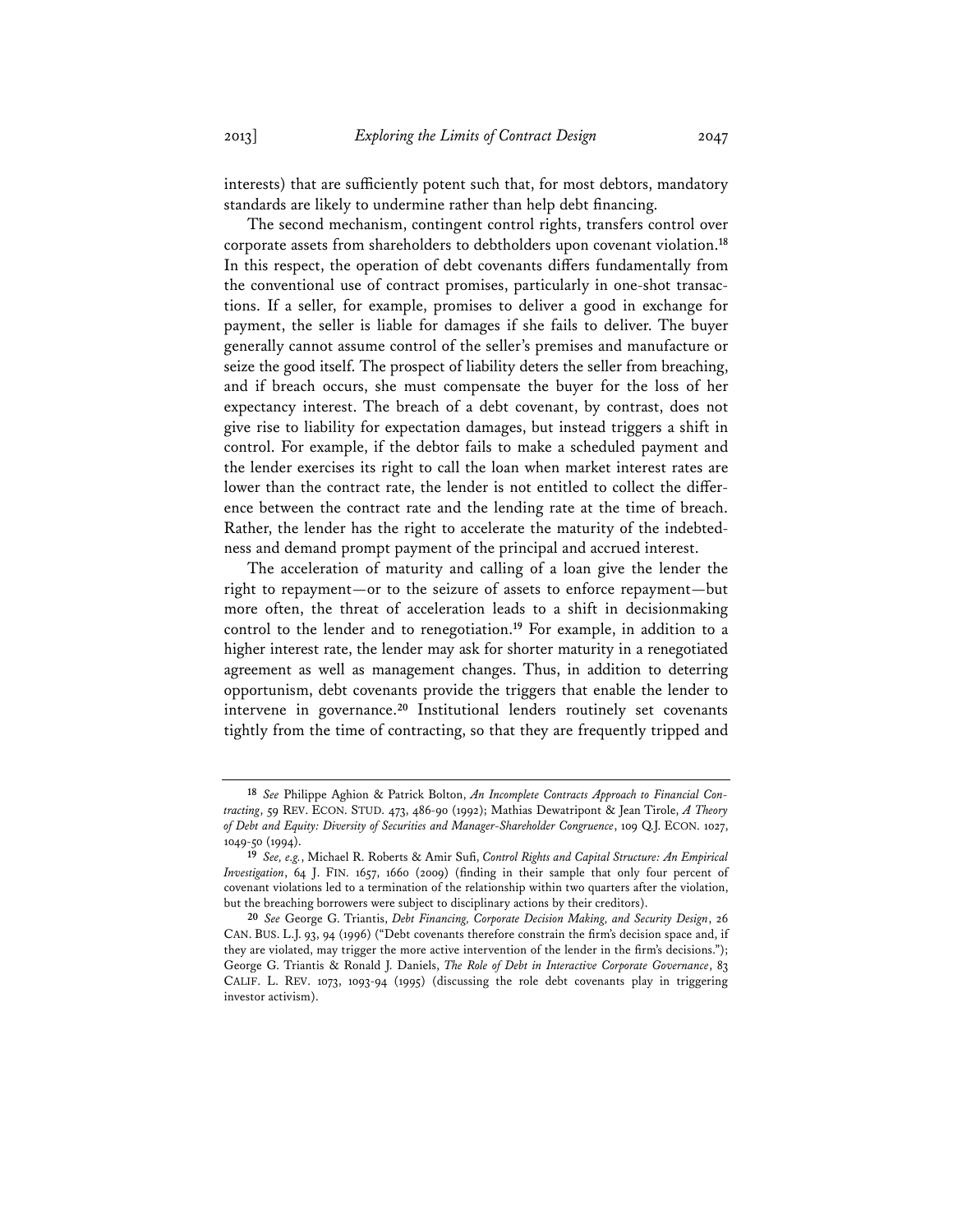renegotiated, even in the absence of impending financial distress.<sup>21</sup> Tight covenants protect lenders by ensuring greater bargaining power in renegotiation.**<sup>22</sup>** Provisions in debt contracts and debtor–creditor law—such as avoidable preferences, equitable subordination, and lender liability provide incentives for the lenders to monitor covenant compliance and act upon information of a violation without abusing their control or power.**<sup>23</sup>**

 These control-shifting provisions in debt contracts are critical tools of corporate governance, but they effectively replace one imperfect agency relationship with another, less imperfect, one. The provisions address the worsening problem of shareholder governance during a firm's decline through the less severe problem of debt governance. There is substantial evidence that lender intervention following a covenant violation yields positive externalities.**<sup>24</sup>** Even when a lender exits rather than intervenes, the

**22** Michael R. Roberts & Amir Su\*, *Renegotiation of Financial Contracts: Evidence from Private Credit Agreements*, 93 J. FIN. ECON. 159, 166 (2009) (noting that tight covenants allocate bargaining power between the borrower and the lender in future renegotiations).

**<sup>21</sup>** *See* Ilia D. Dichev & Douglas J. Skinner, *Large-Sample Evidence on the Debt Covenant*  Hypothesis, 40 J. ACCT. RES. 1091, 1093 (finding that covenant violations occur frequently and often in the absence of financial distress); Nicolae Gârleanu & Jeffrey Zwiebel, Design and *Renegotiation of Debt Covenants*, 22 REV. FIN. STUD. 749, 749 (2009) (asserting that tight covenants protect lenders from information asymmetry that favors the borrower); Michael R. Roberts, The Role of Dynamic Renegotiation and Asymmetric Information in Financial Contracting 1 (Dec. 29, 2010) (unpublished manuscript), *available at* http://ssrn.com/id=1732364 (\*nding that the typical loan in the sample is renegotiated four times). However, Roberts's other interesting finding is that renegotiation in his sample is "initiated by borrowers primarily in response to changing conditions, as opposed to lender interventions due to default". *Id.*

<sup>23</sup> *See* Triantis & Daniels, *supra* note 20, at 1094-95 (noting that one of the effects of avoidable preference provisions in bankruptcy law is to incentivize lenders to intervene upon early signs of distress instead of waiting for insolvency, at which point additional firm value will have been lost); *see also* Raghuram Rajan & Andrew Winton, *Covenants and Collateral as Incentives to Monitor*, 50 J. FIN. 1113, 1114 (1995) (\*nding that long-term debt with covenants increases the bank's incentive to monitor by decreasing the bank's payoff it if does not monitor); Joshua D. Rauh & Amir Su\*, *Capital Structure and Debt Structure*, 23 REV. FIN. STUD. 4242, 4243-44 (2010) (concluding that low credit-quality firms are more likely than higher credit-quality firms to spread their debt issues across multiple tiers that include secured bank debt with tight covenants and subordinated debt with loose covenants).

<sup>&</sup>lt;sup>24</sup> For example, Professors Greg Nini, David Smith, and Amir Sufi show that covenant violations are followed immediately by an increase in CEO turnover, an increase in the hiring of turnaround specialists, a decline in acquisitions and expenditures, and a sharp reduction in leverage and shareholder payouts. *See* Greg Nini et al., *Creditor Control Rights and Firm Investment Policy*, 92 J. FIN. ECON. 400, 401 (2009) ("Capital expenditure restrictions are 20% more likely to be observed in a renegotiated agreement following a covenant violation."). They also show that firm operation and stock price performance improve following a violation. *Id.* at 415-16; see also Sudheer Chava & Michael R. Roberts, *How Does Financing Impact Investment? The Role of Debt Covenants*, 63 J. FIN. 2085, 2106 (2008) ("[C]apital expenditures decline significantly in response to covenant violations. We observe a quarterly decline in investment of approximately 1% of capital, a 13% decline relative to the level of investment outside of violation states."); Greg Nini et al.,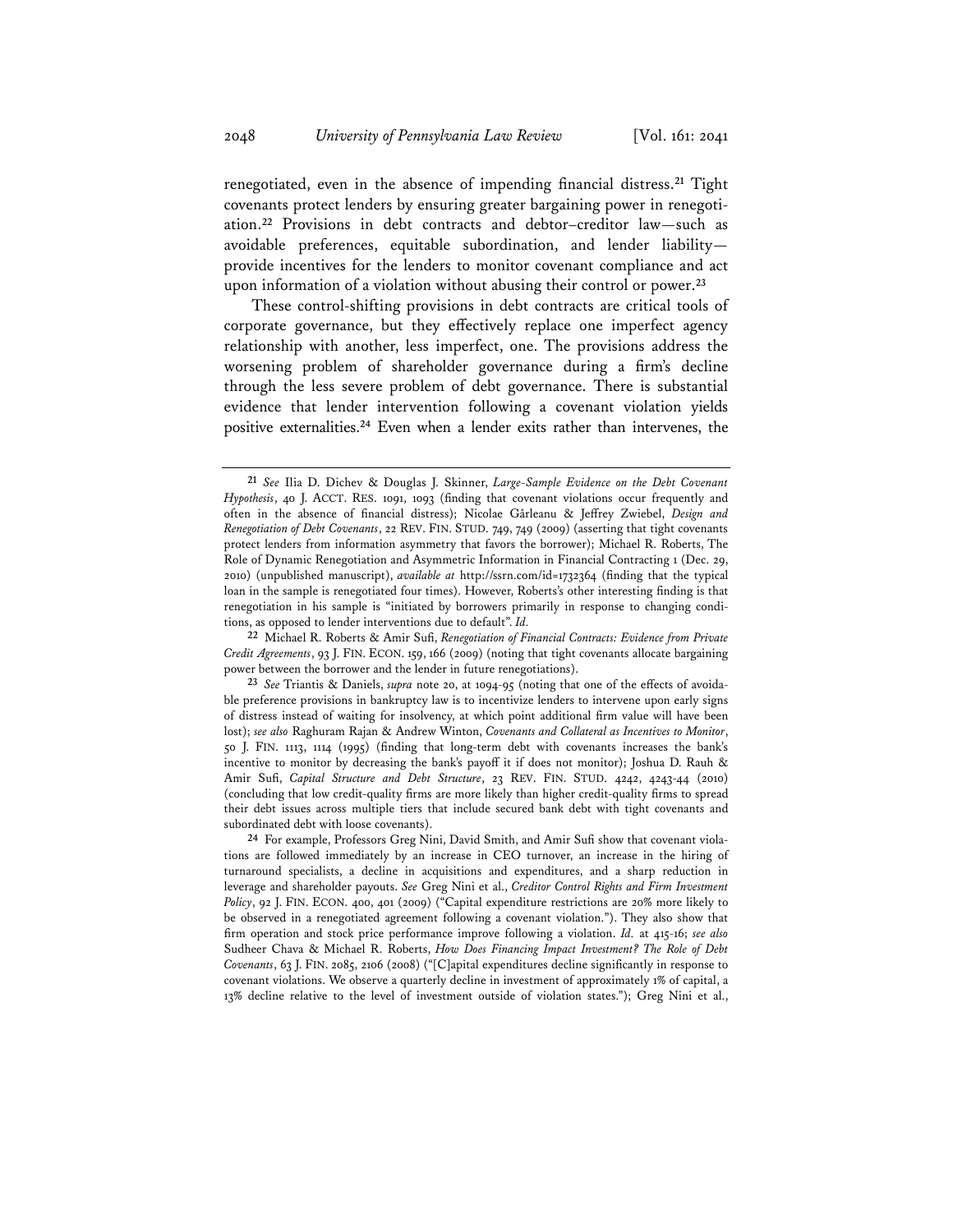lender's exit is valuable because it communicates information to another stakeholder who then takes corrective action.**<sup>25</sup>** Actions such as extinguishing the liability by payment or granting new collateral might be observed by other creditors, shareholders, or employees, who may themselves intervene to address the underlying problem causing the firm's decline. Recent work provides empirical support for the value of this type of interactive corporate governance.**<sup>26</sup>**

As in the case of shareholder control, however, lender control produces negative externalities in addition to the positive ones described above. For example, creditors prefer risk-averse decisions and are more likely to urge management to liquidate assets and abandon growth options. There is also conflict between the enforcing lender and other creditors who are vying to improve their payoffs in the event the firm becomes insolvent. A number of legal doctrines in corporate and bankruptcy law police the more blatant actions that redistribute value to the enforcing creditor from the passive ones.**<sup>27</sup>**

In sum, the case for the regulatory imposition of significant performance standards, such as a fiduciary duty to maximize firm value, is complicated. The existing technology of debt contract design—particularly debt covenants provides a sophisticated set of tools, of which contract standards and contingent control and renegotiation rights are but two. Professor Rock's proposal to broaden mandatory standards by regulation faces the objection that debtholders can already provide for these standards contractually, but do not. Instead, debtholders rely significantly on contingent control rights that are conditioned on covenant violations. These provisions are priced in the market and create value by addressing agency problems. Under Professor Rock's regulatory proposal, however, the parties may not be able to avoid

*Creditor Control Rights, Corporate Governance, and Firm Value*, 25 REV. FIN. STUD. 1713, 1748, 1752 (2012) (providing data showing an increase in operating performance and stock price performance following covenant violations).

**<sup>25</sup>** *See* Triantis & Daniels, *supra* note 20, at 1108-12 ("[T]he sale of stock by a shareholder, the termination of deliveries by a supplier or of orders by a customer, and the acceleration of debt obligations by a lender often send useful signals to other stakeholders through a variety of channels.").

**<sup>26</sup>** *See* Liangliang Jiang & Hui Zhou, Do Auditors Play a Positive Role in the Resolution of Debt Covenant Violations? 13-14 (Oct. 15, 2012) (unpublished manuscript), *available at* http://papers.ssrn.com/id=2166174 (finding that covenant violations lead to closer monitoring by external auditors).

**<sup>27</sup>** *See, e.g.*, Triantis & Daniels, *supra* note 20, at 1094 (discussing the voidable preference rule under bankruptcy law, which "encourages timely monitoring and pre-insolvency action by threatening to reverse any attempt [by an enforcing creditor] to exit after the debtor has become insolvent").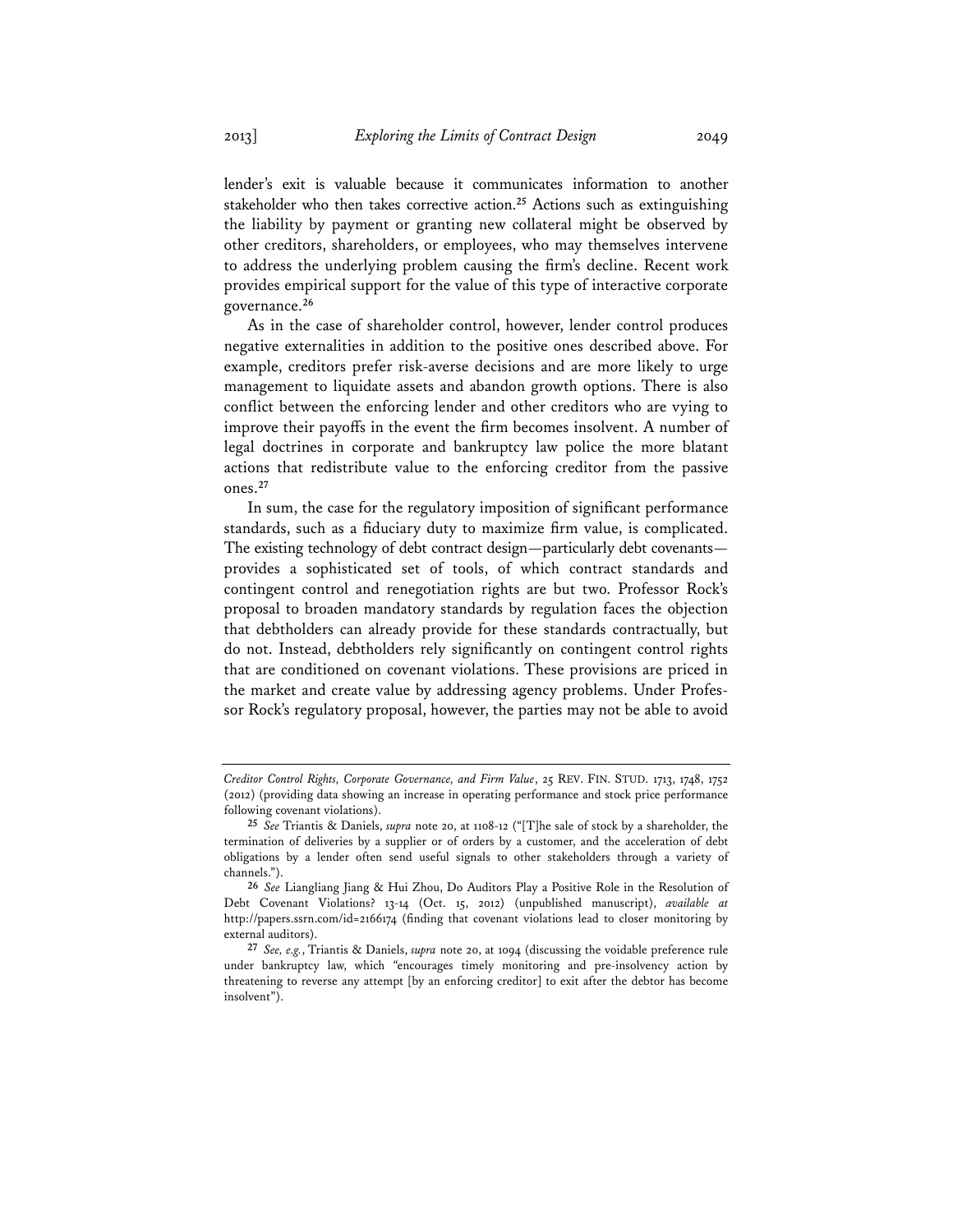costly judicial determinations of whether directors made value-maximizing decisions or whether a distribution to shareholders was made in good faith.

I now turn to the Article by Professors Adler and Kahan, who are unabashedly contractarian; they reject mandatory provisions and instead seek legal reform to broaden the parties' toolkit. Indeed, they advocate turning existing mandatory regulation—such as laws against fraudulent transfers, preferences, stock repurchases, and dividend payments by undercapitalized firms—into contract defaults and allowing debtors to customize their own provisions. They envisage debtors using this freedom of contract to either increase or decrease the liability on third parties who participate in the violation of covenants. It is hard to argue, of course, against the contractual freedom to customize in settings with sophisticated and informed parties unless it inflicts external costs not borne by the parties to the contract. However, Professors Adler and Kahan's proposal may well produce such externalities because future creditors, for example, do not have an easy way of assuring themselves that their prospective debtor has not agreed to broad and severe third-party sanctions. The information costs imposed on all third parties dealing with the debtor may not be worth the incremental benefit. Although the existing legislative restrictions may seem to take the form of one-size-fits-all, significant customization is available through the technology of security interests, which the authors undervalue.

#### II. CONTRACT REMEDIES, THIRD PARTIES, AND PROPERTY RIGHTS

The foregoing discussion of the role of covenants in transferring control illustrates that contract remedies are critical features of contract design and are not limited to deterring breach or compensating a promisee for its loss from breach.**<sup>28</sup>** A similar approach can be found in other types of commercial contracts, such as franchise agreements, in which franchisees promise to refrain from actions that might harm the value of the franchise trademark.**<sup>29</sup>** The most important remedy for breach of this promise is that the franchisor may then terminate the franchise. The cost of litigation, the risk of judicial error, and the franchisee's insolvency make the franchisor's right to sue for

**<sup>28</sup>** George Triantis, *The Evolution of Contract Remedies (And Why Do Contracts Professors Teach Remedies First?*), 60 U. TORONTO L.J. 643, 653 (2010) (asserting that contractual remedies are expected to achieve efficiency across a broad range of incentive and risk-bearing objectives, of which efficient breach is of relatively little consequence); George Triantis, *Promissory Autonomy*, *Imperfect Courts, and the Immorality of the Expectation Damages Default*, 45 SUFFOLK U. L. REV. 827, 833 (2012) (describing the significance of contingent remedies, including termination).

**<sup>29</sup>** *See, e.g.*, *Sample Business Contracts: Form of Krispy Kreme Doughnut Corporation Franchise Agreement*, ONECLE, http://contracts.onecle.com/krispy-kreme/franchise.shtml (last visited May 6, 2013).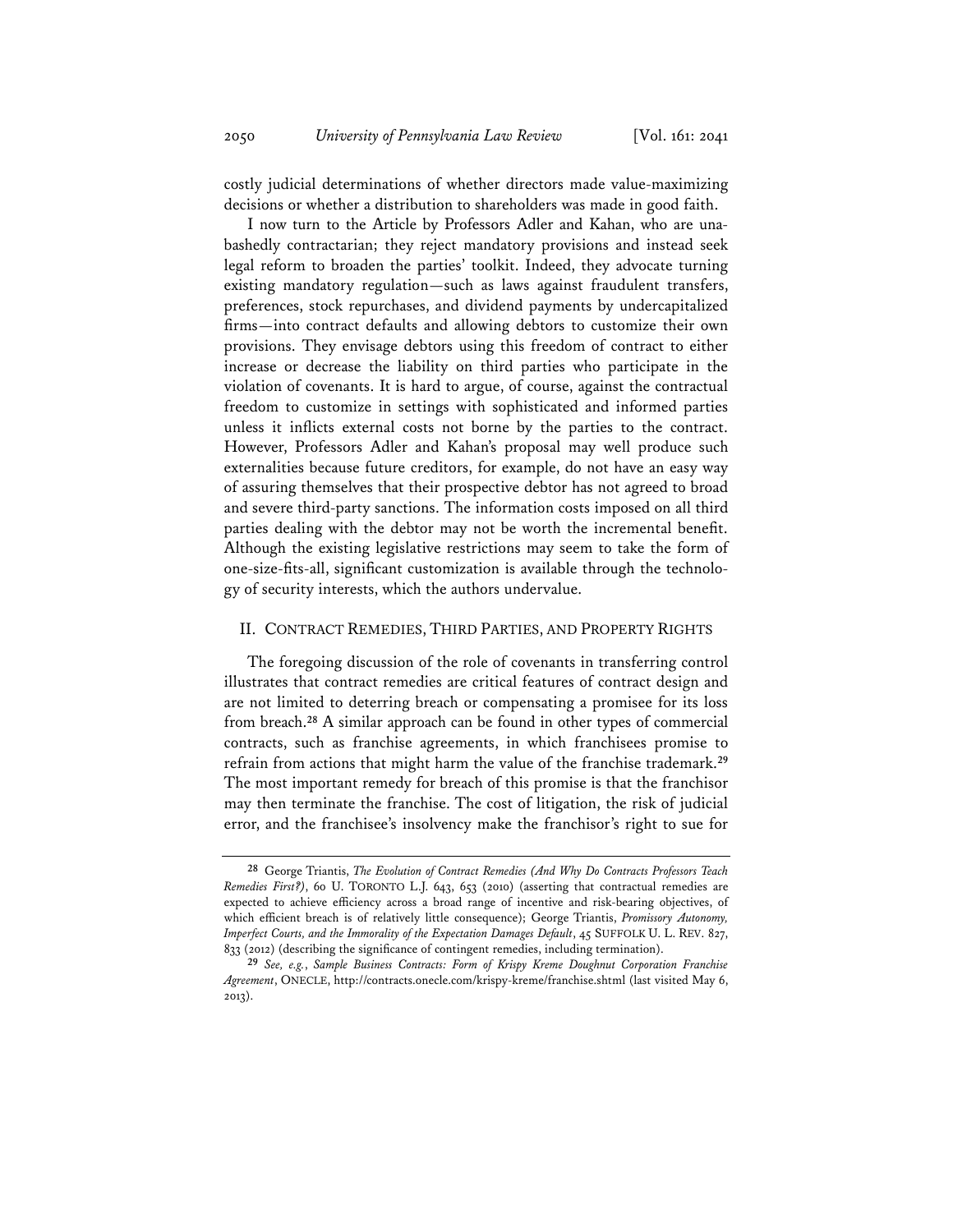damages of secondary importance. Given the franchisee's specific investment in the business, the loss of the franchise alone is a sufficient deterrent against breach.

Although armed with their respective contingent control rights, the franchisor and lender nevertheless share two concerns. First, the deterrence created by these provisions dissipates as the value of the borrower or franchisee falls and the entity approaches insolvency. Contract design presents a solution to this problem of gradual decline: trip wires that transfer control on signs of approaching financial distress. Financial ratio covenants, in particular, play key roles in this regard, allowing the lender to intervene or exit at earlier warning signs of distress. These provisions depend on costly monitoring of the borrower or franchisee, but this cost can be reduced by coordinated monitoring among creditors and other stakeholders, which I have discussed at some length elsewhere.**<sup>30</sup>** The second, more challenging problem is that of sudden expropriation: an action that inflicts damages quickly before the franchisor or lender can either observe given a feasible level of monitoring—or assert control.

Sudden expropriation might occur if the debtor distributes firm value to shareholders in the form of dividends or share repurchases, even if it is in violation of a restrictive covenant, thereby leaving the firm in or on the verge of insolvency. Although notice is often given in advance of such actions, the lender's control rights are ineffective unless the lender can accelerate and collect before the distribution. In contrast, firms typically do not give notice of borrowing from individual entities, so creditors would have even less timely information before their claims are diluted by the new debt. However, if the lender can react before the borrowed value is dissipated, a covenant prohibiting new debt may be effective.

Professor Rock and Professors Adler and Kahan use the leveraged buyout (LBO) as an example of shareholder opportunism and describe the protection offered by fraudulent transfer laws.<sup>31</sup> However, because an LBO typically entails considerable lead time and notice, debt covenants that specify distinctive features of LBOs would trigger a timely shift of control to the lender. Bankruptcy courts apply fraudulent transfer laws—under which a fraudulent transfer is a transfer for less than reasonably equivalent value while the debtor is insolvent-to undo LBOs that render firms insolvent.**<sup>32</sup>** Indeed, as Professors Adler and Kahan suggest, one might imagine a set of possible variations in fraudulent transfer standards (such as

**<sup>30</sup>** *See generally* Triantis & Daniels, *supra* note 20.

**<sup>31</sup>** Adler & Kahan, *supra* note 2, at 1792-93; Rock, *supra* note 1, at 1939-44.

**<sup>32</sup>** 11 U.S.C. § 548(a)(1)(B) (2006).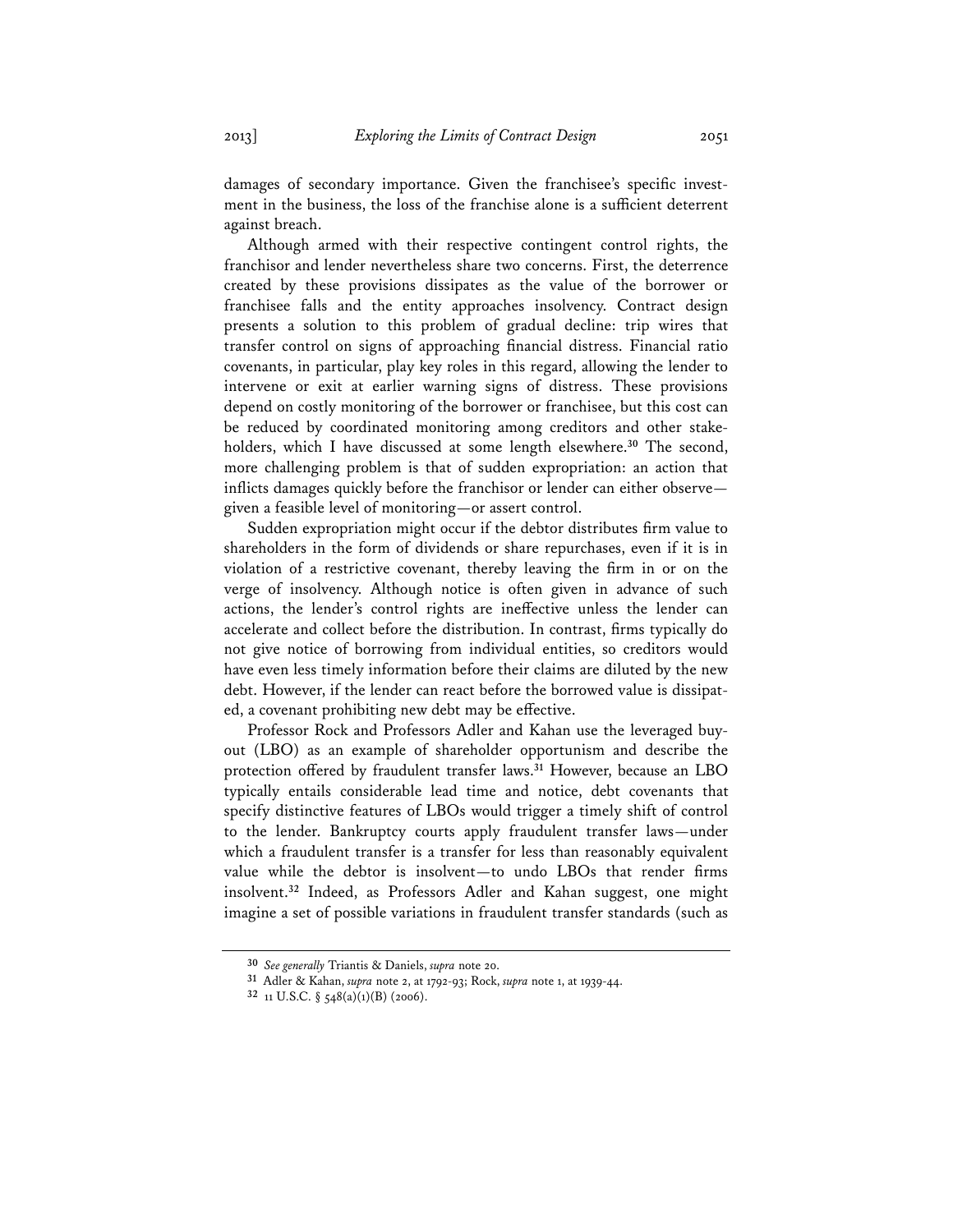the requirements of insolvency and the absence of reasonably equivalent value) that could be tailored to each debtor's circumstances.**<sup>33</sup>** The parties might also tailor the remedies to allow them to enjoin a transaction that violates the contractual standard. It is noteworthy that, in Professor Rock's LBO example, the bondholders lacked any such covenant, and the puzzle is therefore why it was omitted. Part III addresses this question.

Where there is sudden expropriation, the lender does not have the opportunity to act before value is taken and the debtor becomes insolvent. A common legal technique for dealing with similar situations in which a defendant has disappeared or is judgment-proof is to place the loss on an available party who was in the best position to prevent the loss. Consider, for example, a rogue who sells for cash, and delivers a good in which he has no title to an innocent party. If the rogue were not judgment-proof, the buyer could collect damages for breach of the warranty of title, and the goods could be returned to the owner. If the rogue were judgment-proof, however, the loss must be borne by one of the innocent parties: in this case, either the owner or the buyer. The law generally requires the buyer to return the good in order to give each buyer the incentive to check the seller's title, particularly for big-ticket items. One exception is when the buyer purchases a good from a merchant who sells that good in the ordinary course of business. To encourage owners to be careful as to whom they deliver possession and to facilitate merchant sales, the law gives title of the good to the buyer, rather than to the owner who entrusted possession of the good to a merchant of such goods.**34** For similar policy reasons, federal environmental and securities laws impose third-party liability for some harms on persons other than the corporate defendant who were in a position to prevent them.

LBOs that render firms insolvent transfer wealth from creditors to shareholders, and those payments to shareholders are difficult to recover. In cases where managers execute an LBO on behalf of rogue shareholders, Professor Rock and Professors Adler and Kahan suggest transferring the loss to third parties (unless they have acted in good faith) in order to discourage them from participating in an LBO by an undercapitalized entity. Professor Rock suggests that directors and officers who knowingly approve such a transaction should be personally liable if their firm violates fraudulent transfer laws.**<sup>35</sup>**

**<sup>33</sup>** *See* Adler & Kahan, *supra* note 2, at 1794-1804 (suggesting that creditors could create contract rights with results mimicking those of bankruptcy law).

**<sup>34</sup>** U.C.C. § 2-403 (2012).

**<sup>35</sup>** *See* Rock, *supra* note 1, at 1946 ("Given the complexities of clawing back payments made to dispersed shareholders [as fraudulent transfers], corporate law's strategy of providing directors with incentives not to make such payments in the first place makes sense.").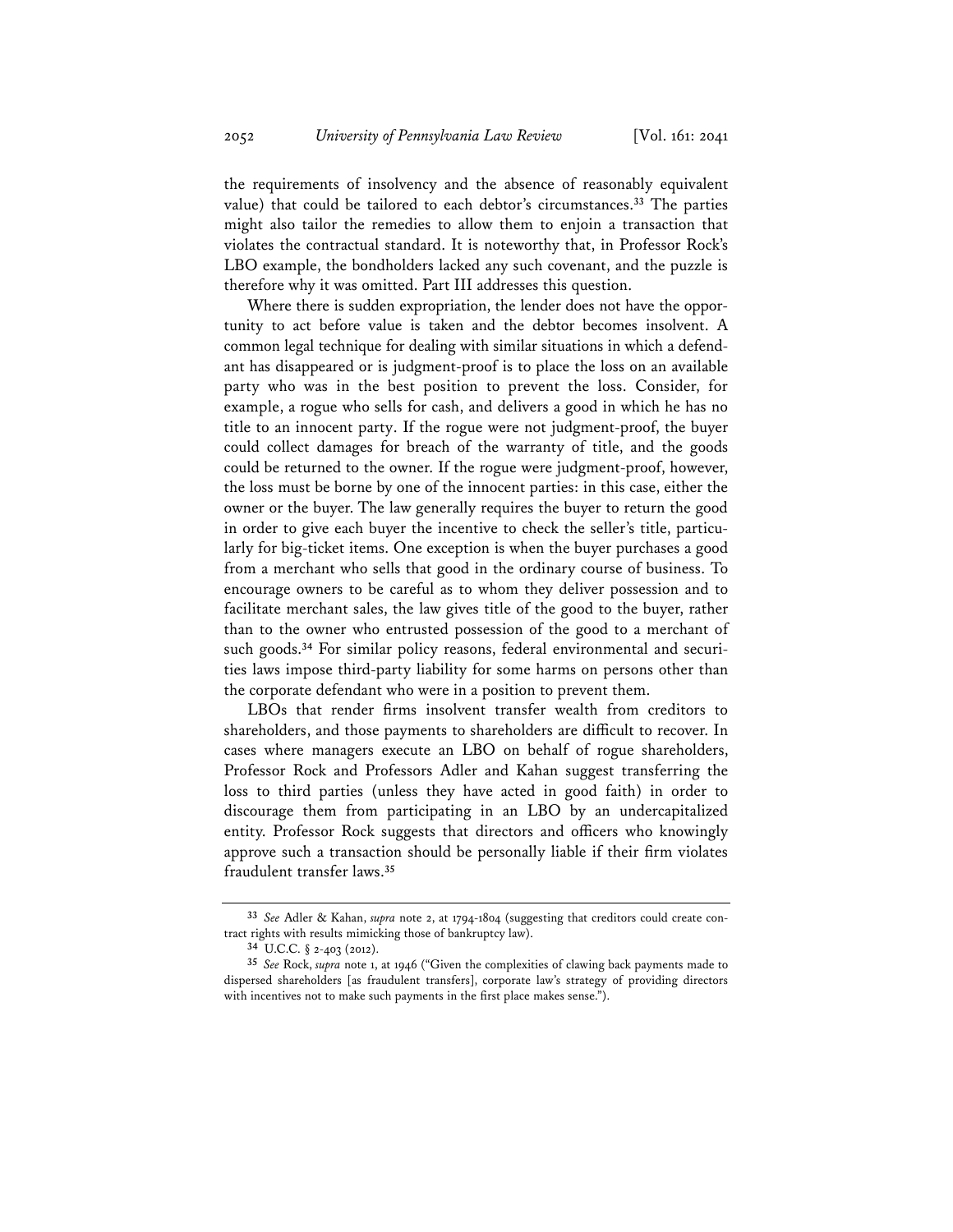In their discussion, Professors Adler and Kahan see merit in imposing liability on the lenders who enable constructively fraudulent LBOs or on the shareholders who benefit from them. They propose that the allocation of loss be determined contractually at the time of the earlier debt financing.**<sup>36</sup>** Indeed, the authors envisage that the debtor would have the ability to impose liability on a variety of third parties who would control or benefit from a range of debtor misbehavior. Such third parties include future creditors, corporate affiliates, shareholders, or directors. The misbehaviors are those actions identified as the product of the shareholder–creditor conflict, particularly the distribution of firm value to shareholders or excessive future borrowing.**<sup>37</sup>**

As Professors Adler and Kahan recognize, the obstacle facing their suggestion is that contractual obligations are binding only on parties to the contract. The contract between the lender and debtor might include other parties—such as the current directors and officers, other creditors, or shareholders—as sureties or guarantors. However, this raises practical difficulties when these parties are numerous and dispersed. Moreover, directors, shareholders, and creditors change over time, and the new ones will not be bound by the previous agreement. In contrast, individual consent is not required to effect statutory or judicial provisions, like those governing fraudulent transfers, avoidable preferences, equitable subordination, lender liability, and veil piercing. The advantage of regulation is that it binds future parties that fit the class of defendants defined in the statute or common law. Given that Professors Adler and Kahan prefer contracting over regulation and wish to bind third parties, they propose changing the contract law governing debt contracts to allow such contracts to bind future third parties.**<sup>38</sup>** They contemplate a range of possible remedies, including depriving the new creditor of its security interest, subordinating its claim against the debtor's assets, or imposing liability for the payment of compensatory (but not punitive) damages.

**<sup>36</sup>** Under Professors Adler and Kahan's framework, placing liability on future creditors whether under fraudulent transfer rules or under debt contracts—would induce them to be more cautious in learning about the transaction and to make sure, for example, that the debtor is not left undercapitalized. Adler & Kahan, *supra* note 2, at 1793. In contrast, Professor Rock says that "LBO lenders . . . are neither the initiating parties, nor the actors with fiduciary duties to the corporation or the actors with direct access to the relevant information  $\dots$ . The real justification for imposing obligations on them, backed by the threat of losing priority . . . seems to be to recruit them to force the LBO sponsors and the Target firm to adopt a sound financial structure. . . . This is in tension with the general principle that creditors do not have duties to look out for the interests of other creditors." Rock, *supra* note 1, at 1945.

**<sup>37</sup>** Adler & Kahan, *supra* note 2, at 1798.

**<sup>38</sup>** Adler & Kahan, *supra* note 2, at 1794-95.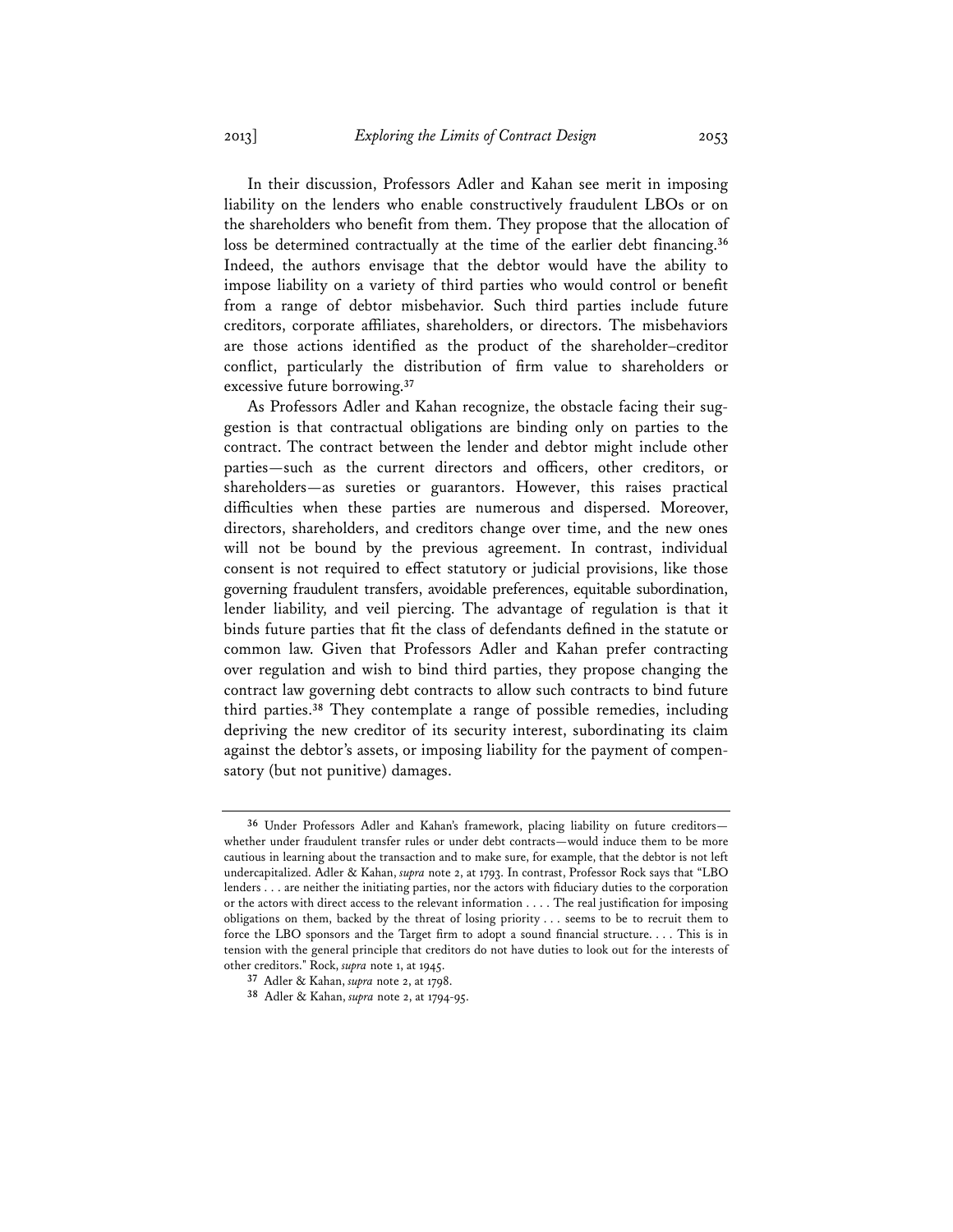As the authors note, their proposal to allow for remedies for breach against third parties lies at the interface between contract and property law. Some scholars distinguish between contract and property by defining contractual rights as those enforceable only against other contracting parties and property rights as enforceable against all the world.**39** From this perspective, Professors Adler and Kahan wish to import a distinctive feature of property into contract, and such blurring of the line between the two types of rights has some precedent. As described earlier, various areas of law (like avoidable fraudulent transfers) bind third parties in order to give them incentives to take precautions or to exercise influence over circumstances in which the primary actor might become insolvent or otherwise judgmentproof. Even within contract law, injunctive remedies play a similar role in effectively binding third parties who have not consented to the contract.<sup>40</sup> Consider, for example, a covenant not to compete in an employment contract. In many instances, the covenant is enforceable by injunction, which prevents another employer from hiring the worker. This remedy against a third party is valuable because of the risk that the employee is judgment-proof and unable to compensate her employer for breach of the covenant. The threat of an injunction gives the former employer the leverage to extract compensation from the new employer in exchange for a release from the covenant. In this sense, the future employer is bound by the initial contract to which it is not a party because the covenant restricts the future employer's ability to hire the worker, irrespective of the worker's solvency.

A core legal principle requires that property interests be observable by third parties at relatively low cost in order for them to be enforceable. Commerce would be impeded if the contours of a seller's title were opaque to buyers. The notice requirement is in large part attributable to enforcement costs and the risk of insolvency. After all, if buyers could be fully compensated by their sellers for damages due to breach of warranty of title, they would be willing to transact despite incomplete information. As Professors Merrill and Smith observe, the concern with information costs has led to legal restrictions on the ability of owners to create new forms of property and, at least in some contexts, the law appropriately limits property to a finite number of possible interests.<sup>41</sup> For example, an owner cannot

**<sup>39</sup>** *See, e.g.*, Henry E. Smith, *Standardization in Property Law*, *in* RESEARCH HANDBOOK ON THE ECONOMICS OF PROPERTY LAW 148, 157 (Kenneth Ayotte & Henry E. Smith, eds., 2011).

**<sup>40</sup>** Professor Henry Smith discusses another borderline case of servitudes in real, tangible, and intellectual property. *Id.* at 167-68.

**<sup>41</sup>** Thomas W. Merrill & Henry E. Smith, *Optimal Standardization in the Law of Property: The*  Numerus Clausus *Principle*, 110 YALE L.J. 1, 4 (2000); Smith, *supra* note 39, at 159.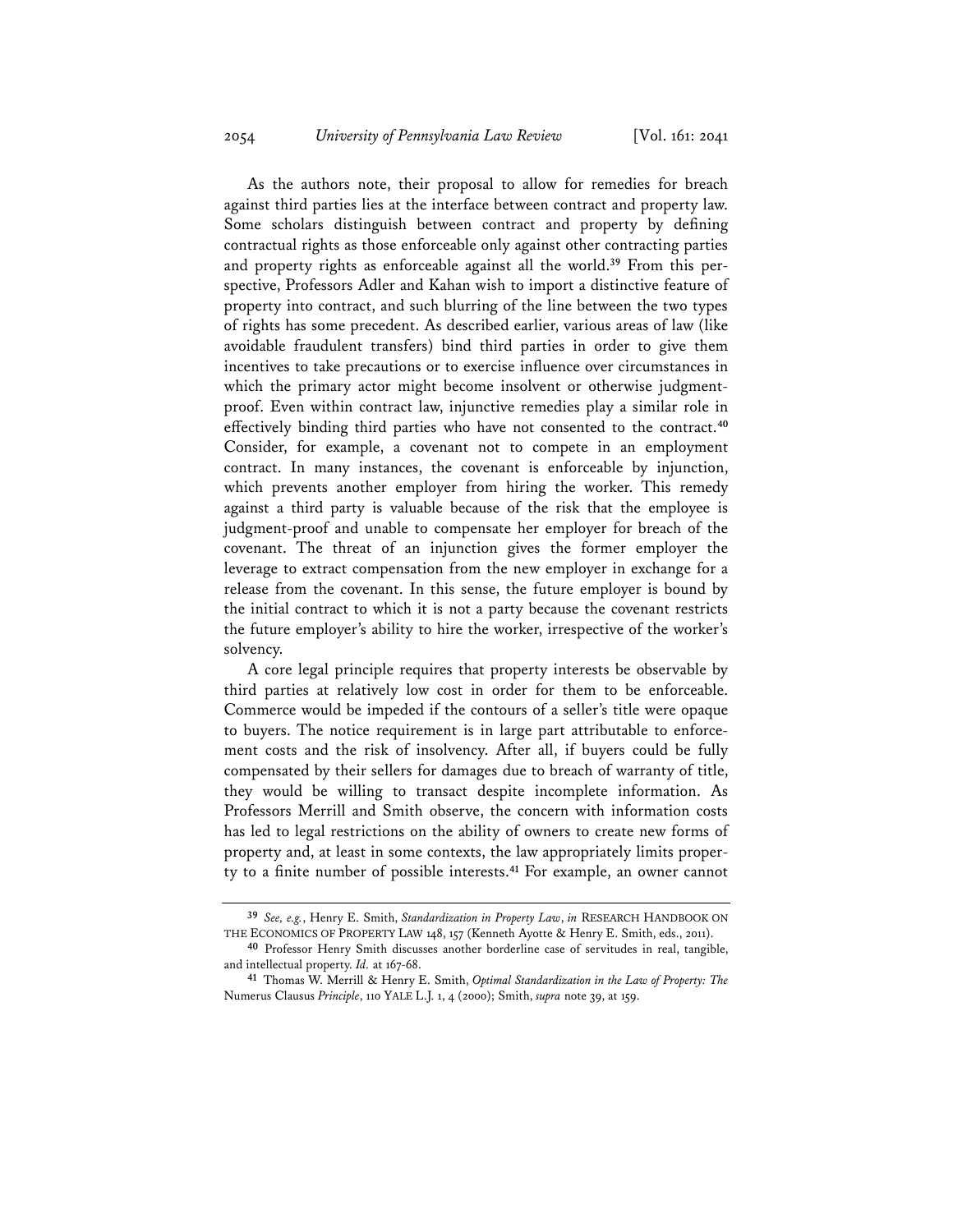create and transfer a time-share property interest in a watch that is limited to Mondays, Wednesdays, and Fridays.**<sup>42</sup>** The property interest must be enforceable either on all days or on none.

The principle of a closed number of property forms limits the contracting parties' flexibility to maximize the surplus of the transaction by tailoring the property interest. However, as Professors Merrill and Smith argue, the restriction yields countervailing information cost savings.**<sup>43</sup>** For example, each time a prospective buyer looks to buy a watch, she does not need to investigate whether the owner's title is limited to only some of the days of the week. Nor will the buyer be called upon in court to rebut the existence of a prior partial interest (for example, ownership on Tuesdays, Thursdays, and Saturdays). The cost savings from limiting the variations in ownership interests are greater if there are many buyers who might be affected.<sup>44</sup> As a normative matter, the optimal number of interests is determined by weighing these information cost savings against the cost of foregone flexibility. Yet, as Professors Smith and Merrill point out, a lot of flexibility can be attained by combining the available property forms as building blocks.**<sup>45</sup>**

A similar trade-off would arise if the tailored and varied fraudulent transfer provision and other covenants were enforceable against third parties. Professors Adler and Kahan are sensitive to the concern and propose ways to lower investigation costs, particularly those of future creditors. For example, they would restrict the enforceability of covenants, such as a negative pledge clause, to relatively sophisticated lenders who later make material investments and who would likely screen the debtor for other risk factors such as cash flow, credit record, and asset ownership.<sup>46</sup> The authors also contemplate that third parties would be liable only if they had actual or constructive notice of the contractual provision and the remedy. They propose a central depository for contracts filed against the legal name of the debtor that might operate alongside the current registry for personal

**<sup>42</sup>** Merrill & Smith, *supra* note 41, at 27.

<sup>&</sup>lt;sup>43</sup> "In rem rights are directed at a wide and indefinite audience of dutyholders and other affected parties, who would incur high information costs in dealing with idiosyncratic property rights and would have to process more types of information than in the absence of [a closed number of property forms]." Smith, *supra* note 39, at 149; *see also* Merrill & Smith, *supra* note 41, at 30.

**<sup>44</sup>** Smith, *supra* note 39, at 154. *But see, e.g.*, Henry Hansmann & Reinier Kraakman, *Property, Contract, and Veri!cation: The* Numerus Clausus *Problem and the Divisibility of Rights*, 31 J. LEGAL STUD. 373, 379-82 (2002) (finding Professor Merrill and Smith's marginal cost analysis "unconvincing").

**<sup>45</sup>** Smith, *supra* note 39, at 152-53; Merrill & Smith, *supra* note 41, at 39-40.

**<sup>46</sup>** Adler & Kahan, *supra* note 2, at 1801-03. The materiality threshold, they suggest, would depend on the extensiveness of the remedy, that is, whether it subordinates or imposes damages liability on the third party. *Id.*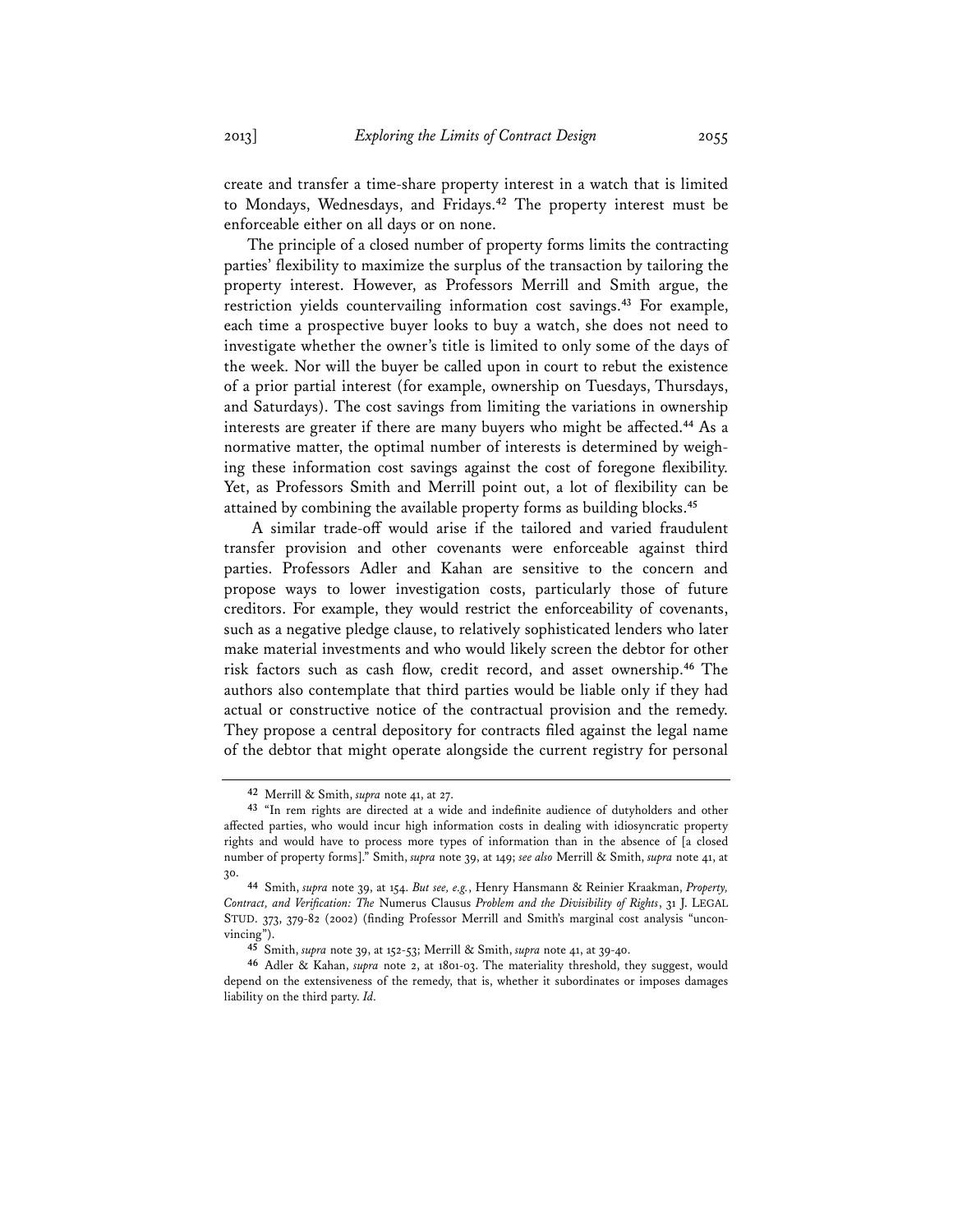property security interests.**<sup>47</sup>** These suggestions for reducing information costs make the extension of quasi-property rights more feasible, especially if the records themselves can be standardized and digitized to dramatically lower search costs. The authors do not indicate that they would require registration, presumably to reduce the burden on the debtor. However, allowing for other forms of constructive notice would increase uncertainty and information costs on creditors dealing with all debtors. It could also lead to other complications, including undermining the elegance and simplicity of the priority system of Article 9 of the UCC. For example, consider a negative pledge clause that explicitly subordinates future creditors who violate by lending on a secured basis. Suppose the clause is not filed in a public registry so as to constitute constructive notice to all third parties. Two secured creditors, *C1* and *C2*, subsequently deal with the debtor.  $C_1$  has either actual or constructive notice of the provision and files to perfect its security interest in order to enjoy priority over existing and future creditors. C<sub>2</sub> lends on a secured basis without knowledge and files. The debtor (or its bankruptcy trustee) can subordinate *C1* but not *C2*. However, because it files first, *C1* has priority over *C2*.

Professors Adler and Kahan argue that debtors will internalize the social costs of incorporating third-party remedies because creditors, shareholders, and directors will charge more for their capital and services to compensate for the costs of search and uncertainty. Debtors would therefore only adopt third-party liability for breach of covenants if the benefits would outweigh the information costs incurred by those parties. However, the core justification for the closed number of property interests, advanced by Professors Merrill and Smith, stems from the external costs imposed on debtors who choose not to incorporate such provisions (or who impose mild remedies) and nevertheless bear the information costs incurred by third parties who deal with them.

It is helpful to also look at the other side of the ledger, to the expected incremental benefits from the greater flexibility that debtors would have to impose sanctions on third parties, including liability for compensatory damages. The existing contract doctrine already enforces some promises such as noncompete covenants—by injunction without requiring prior notice to affected third parties. Tortious interference with contract also might be invoked to impose liability on a future creditor who intentionally lends in violation of the covenant.**<sup>48</sup>** Professors Adler and Kahan's proposal

**<sup>47</sup>** *Id.* at 1801.

**<sup>48</sup>** RESTATEMENT (SECOND) OF TORTS § 766A (1977); *see* Adler & Kahan, *supra* note 2, at 1810-12.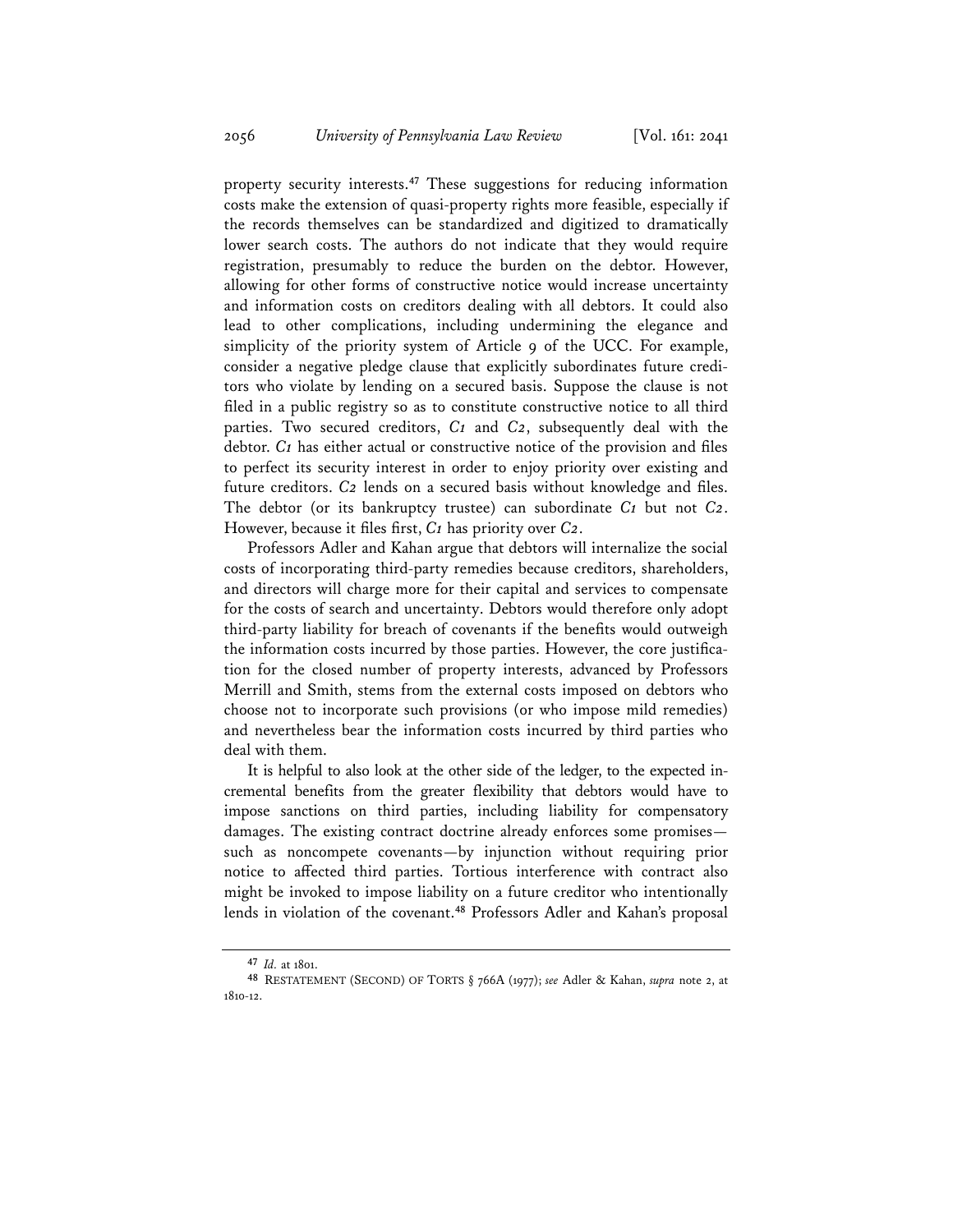would give debtors the flexibility to vary or opt out of this rule. Debtors could choose to impose liability on parties who had constructive knowledge of the breached covenant but who did not intend to induce the debtor to breach, thereby reducing the burden of proof on the debtor or its trustee. Or a debtor could take the opposite tack by contractually limiting the sanction either completely or to the avoidance of a security interest or subordination of a claim. The mere possibility of third-party liability raises costs for all lenders who bear the risk that their debtors might have contracted for third-party liability, and their costs are passed on to all debtors.

Professors Adler and Kahan's proposal should be assessed on the basis of the incremental improvement it would yield over existing mechanisms in both contract and property law. Security interests are very significant in this respect. A security interest gives the secured creditor priority in the collateral as well as self-help rights to repossess the collateral on default without invoking the judicial process. There is a sophisticated regime in place to give notice of security interests.**<sup>49</sup>** Security interests have many possible roles in corporate finance and have been shown to restrict overinvestment, cure underinvestment, and constrain distributions to shareholders and LBOs.**<sup>50</sup>**

Professors Adler and Kahan, however, say that their goal is "to broaden the scope of creditor protection that secured credit now provides in a needlessly narrow fashion."**<sup>51</sup>** They may understate the potency of security interests. As I have discussed at length elsewhere, security interests restrict the ability of debtors to engage in the various types of misbehavior that fall under the agency costs of debt.<sup>52</sup> In order to pay out firm value to shareholders, for example, debtors must have liquid assets. Security interests constrain the ability to convert nonliquid assets to liquid assets through sales or leases. As another example, the debtor will have difficulty borrow-

<sup>&</sup>lt;sup>49</sup> It should be noted that the registration regime for security interests still imposes significant search responsibility on the third party. The registration against the debtor's name simply discloses that the debtor may have granted a security interest in some or all of the identified assets. U.C.C. § 9-502 cmt. 2 (2000) ("The notice itself indicates merely that a person may have a security interest in the collateral indicated. Further inquiry from the parties concerned will be necessary to disclose the complete state of affairs."). The notice requirement reflects a balancing of burdens on secured creditors, on the one hand, and creditors and other third parties who contemplate dealing with the debtor, on the other.

**<sup>50</sup>** *See, e.g.*, Robert E. Scott, *A Relational Theory of Secured Financing*, 86 COLUM. L. REV. 901, 904 (1986) (describing how security interests ameliorate agency conflicts in debt financing).

**<sup>51</sup>** Adler & Kahan, *supra* note 2, at 1798.

**<sup>52</sup>** *See* George G. Triantis, *Financial Slack Policy and the Laws of Secured Transactions*, 29 J. LE-GAL STUD. 35 (2000); George G. Triantis, *A Free-Cash-Flow Theory of Secured Debt and Creditor Priorities*, 80 VA. L. REV. 2155 (1994).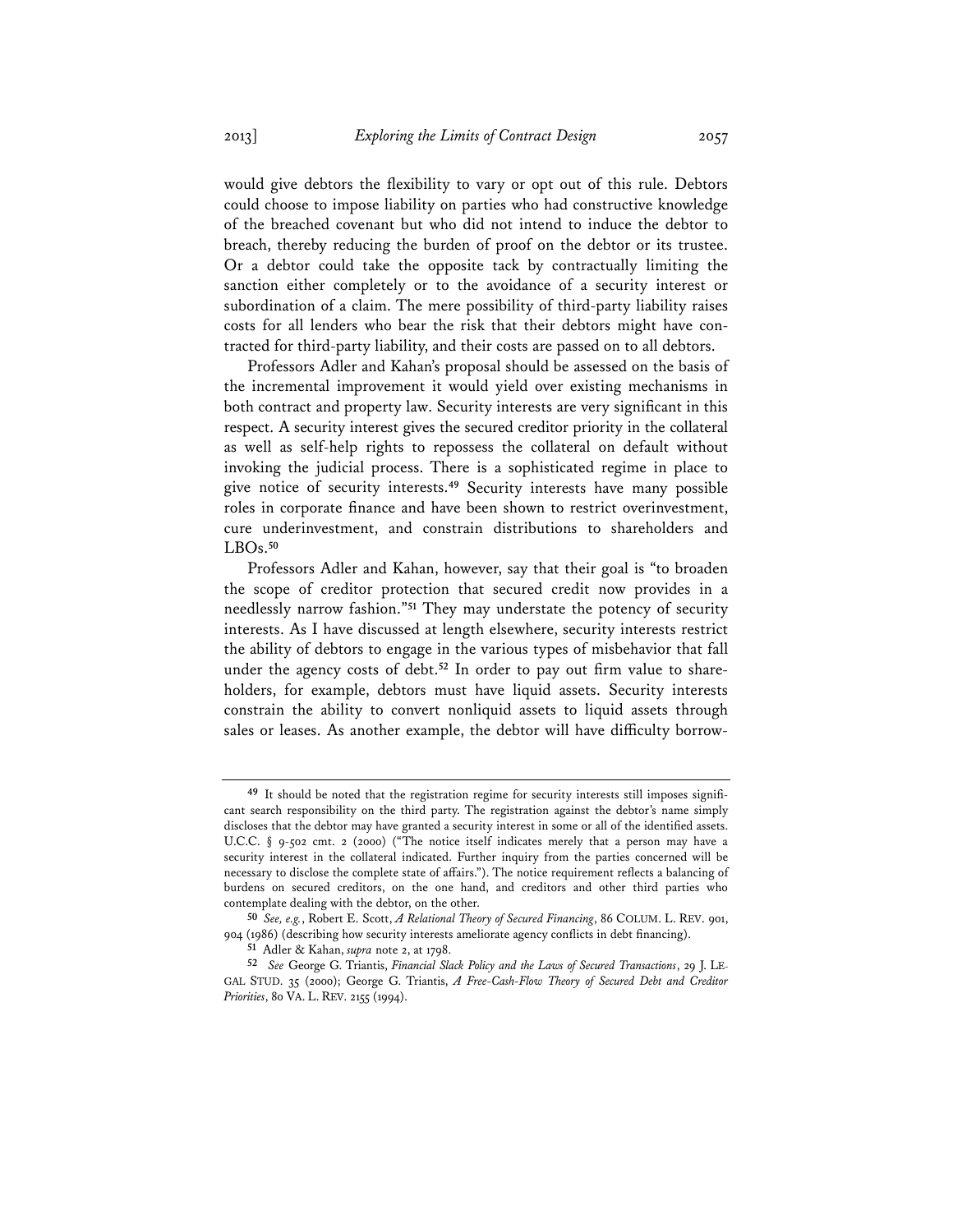ing large amounts if its assets have been pledged as collateral, especially to finance an LBO.<sup>53</sup>

These restrictions are somewhat rigid in that they allow the secured party to block even value-increasing activity. It is more difficult for a debtor to finance a profitable opportunity if it lacks liquidity and substantially all its assets are covered by security interests. However, there are valuable exceptions that ameliorate this rigidity, such as setting up a separate entity, borrowing with purchase money security interests, or debtor-in-possession financing in bankruptcy.<sup>54</sup>

The wisdom behind security interests is that, despite their simplicity, they offer flexibility along two dimensions: the collateral assets covered (current and after-acquired) and the obligations secured (current and future indebtedness). Professors Adler and Kahan's concern is that the security interest operates only to alter priority of claims, while their proposal would permit more signi\*cant sanction in the form of damages liability.**<sup>55</sup>** It is not clear, however, why such liability would be necessary to deter a future creditor, for instance, from \*nancing an undesirable LBO. After all, the LBO lender would lose some or all of the capital it contributes to the insolvent entity because it would be subordinated to the earlier secured interest.

In sum, Professors Adler and Kahan argue persuasively that creditors would value enforcement rights against subsequent parties who enable violations of covenants. Before legal rules are altered to allow such rights, however, it is worth considering whether the existing technology of contract rights and property interests, particularly security interests, creates sufficient flexibility and potency in addressing agency conflicts. The incremental improvements from additional quasiproperty rights may not be worth the added social costs of information imposed even on the limited group of debtholders the authors prescribe.

**<sup>53</sup>** Indeed, much of the value in Professors Adler and Kahan's proposal to enforce negative pledge clauses against future creditors can be attained by granting the early creditor a security interest. *See* Barry E. Adler, *Accelerated Resolution of Financial Distress*, 76 WASH. U. L.Q. 1169, 1201 (1998) (advocating for the use of contingent security interests for early creditors).

**<sup>54</sup>** *See* Triantis, *Financial Slack Policy and the Laws of Secured Transactions*, *supra* note 52; Triantis, *A Free-Cash-Flow Theory of Secured Debt and Creditor Priorities*, *supra* note 52.

**<sup>55</sup>** "[O]ur proposal would allow a breach victim to collect directly against a third party associated with a breach, including one who is not a creditor, while a security interest in a debtor's assets operates only to alter the priority of claims against the debtor. The value of priority enhancement for a covenant breach is limited to the value of the debtor's assets . . . . [B]ecause a reduction in a claim's priority does not eliminate the claim, a potential third-party creditor may have a relatively low incentive to avoid participation in the debtor's covenant breach." Adler & Kahan, *supra* note 2, at 1813.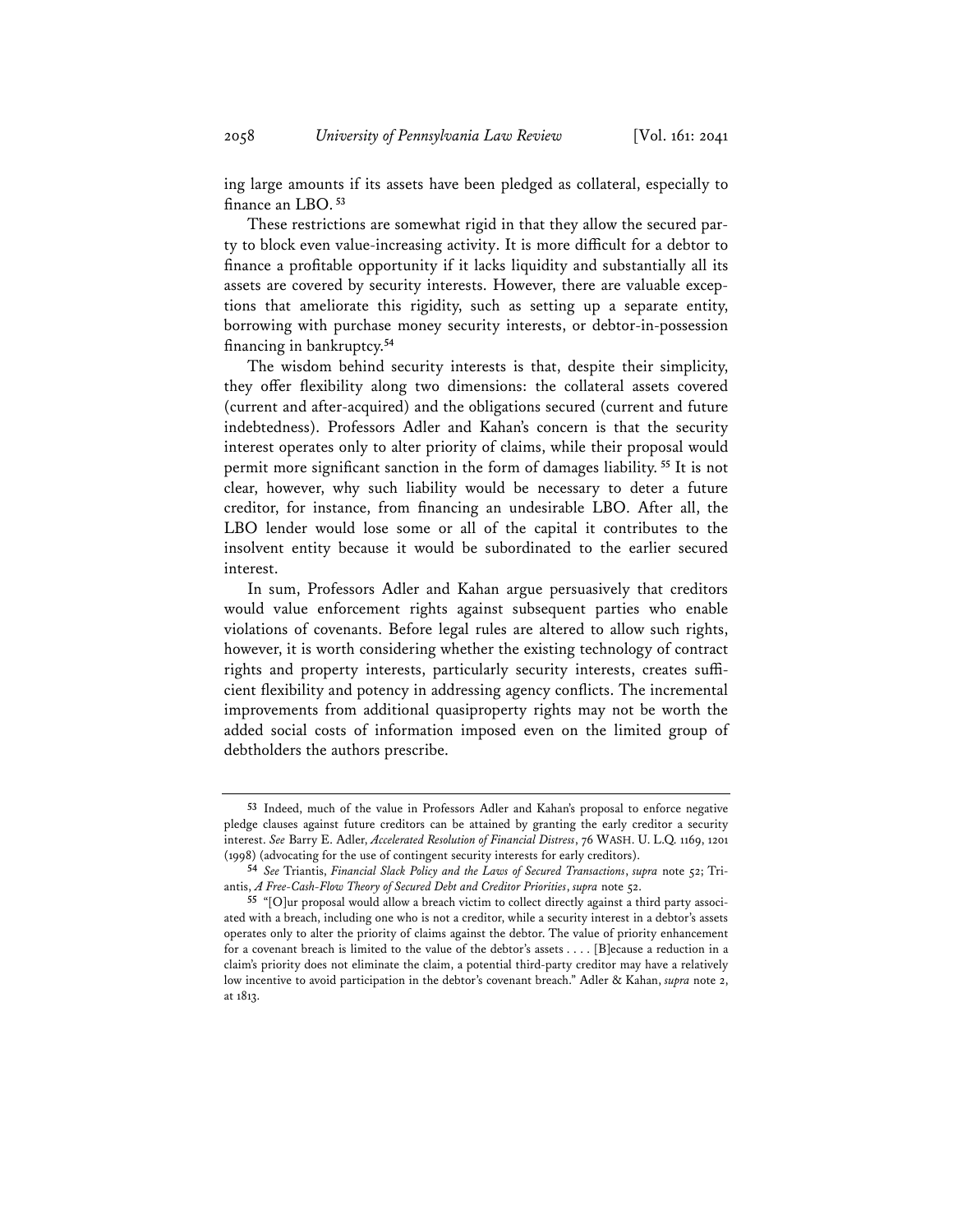#### III. COVENANT-LITE DEBT

A distinct puzzle that Professor Rock alludes to in passing is that debt contracts are sometimes designed inside the frontier of available contracting technology. In particular, he notes the ebb and flow of "covenant-lite" bond indentures over the past several decades. Indeed, in the two principal case studies of creditor exploitation that he presents, the bondholders could have protected themselves by incorporating in the indenture fairly common covenants that restrict change-of-control and corporate-restructuring transactions.**<sup>56</sup>** To justify the broader mandatory legal standards that Professor Rock proposes on the basis of these gaps, we first need to investigate the explanation for these omissions.

Empirical observations of variations in covenant patterns raise two sets of puzzles. First, bond indentures tend to have less intense and less extensive covenants than the contracts of institutional lenders, particularly banks.**<sup>57</sup>** Some commentators suggest that this is because a borrower can renegotiate violated covenants more easily with a bank than with dispersed bondholders. Therefore, covenant default in bond indentures might lead to the collapse of the firm. However, indenture trustees are lax in enforcing nonpayment covenants, so renegotiation is not called for unless there is also a looming payment default. A more plausible explanation stems from the observation that banks are better positioned to monitor and exert positive influence over firm governance. They are given broad powers to exercise this influence by more expansive covenants. Indeed, in many cases, banks have the right to call loans at any time either because the contract provides that payment is due on demand or because the covenants are so tight as to be violated even at the time of the agreement. Banks use this threat to exert control over the management of the borrower. As noted earlier, the governance activity of a bank generally benefits bondholders, and a number of protections in debtor–creditor law prevent banks from using their control to improve their position relative to other creditors.**58** As a result, the incremental value to bondholders of stronger covenant protection in their indentures is limited, and the bondholders are better off relying on the bank's governance activity.**<sup>59</sup>**

**<sup>56</sup>** In the case of the hypothetical LBO, Professor Rock states that "change-in-control covenants would have protected them, but during some periods of the business cycle, bonds are issued with minimal protection." Rock, *supra* note 1, at 1940.

**<sup>57</sup>** *See* Triantis & Daniels, *supra* note 20.

**<sup>58</sup>** *See supra* notes 20-23 and accompanying text.

**<sup>59</sup>** *See* Triantis & Daniels, *supra* note 20, at 1090 (explaining that the combination of extensive bank covenants and light bond covenants solve the dangers that either both sets of creditors will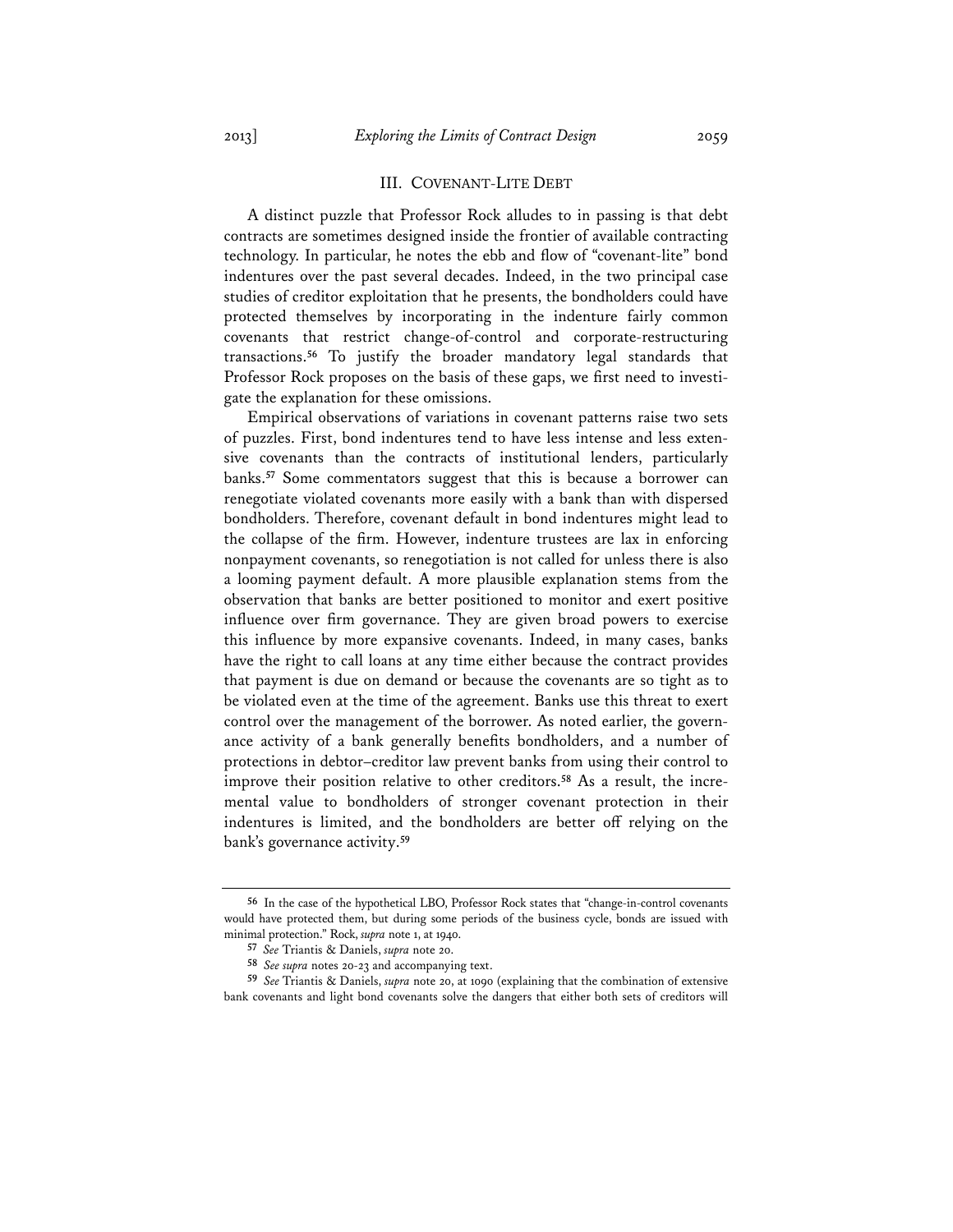Second, covenants in bond indentures appear to ebb and flow with cycles in capital markets. In a borrower's market flush with investors, for instance, covenant-lite instruments and unsecured debt are more likely to appear. Industry observers attribute this phenomenon to the fact that borrowers have greater bargaining power in such markets. In theory, however, changes in market conditions—as in bargaining power—seem more likely at first blush to affect the price of capital and less likely to affect nonprice terms such as covenants or collateral. Put simply, if a protective covenant or security interest is efficient in reducing agency costs when capital is scarce, it ought to be efficient when capital is abundant. The parties should maximize the size of their contracting surplus by minimizing agency costs and then use the interest rate to divide the resulting surplus.

In recent work, Professor Albert Choi and I have explored the theoretical explanation for why the ebb and flow of covenants and security interests might correlate with supply and demand.**<sup>60</sup>** One set of explanations relates to the effect of price changes on the severity of moral hazard and adverse selection. All else equal, an exogenous increase in the interest rate due, for example, to shrinking supply of capital, tends to lower the quality of the pool of prospective borrowers because the increase in the expected interest payments is smaller for high-risk borrowers that are more likely to fail. An increase in the interest rate also exacerbates the incentive for opportunistic behavior because the shareholders have less of a stake in the value of the firm (since a greater share will go to the lender). Therefore, the optimal covenant may be tighter and more expansive in times of limited capital supply. The risk of opportunism, in contrast, is lower when capital is cheap; at the margin, it is therefore more efficient and rational for the parties to loosen covenants and security interests ex ante to avoid the risks of overinclusive covenants and the attendant costs of litigation. Imposing a stricter standard by mandatory provision of law would undermine this efficiency calculus and increase the cost of capital.

The foregoing hypotheses as to why (a) covenants are lighter in bond indentures than bank loans and (b) covenant-lite indentures and unsecured loans are more likely to appear under conditions of apparently excess supply of capital are far from dispositive. I describe them here to illustrate the possibility that the weaknesses of covenant protection may be efficient,

freeride or duplicate monitoring activity, as can security interests); *see also* Rajan & Winton, *supra* note 23; Rauh & Sufi, *supra* note 23.

**<sup>60</sup>** *See* Albert Choi & George Triantis, *The E\$ect of Bargaining Power on Contract Design*, 98 VA. L. REV. 1665 (2012); Albert Choi & George Triantis, *Market Conditions and Contract Design: Variations in Debt Contracting*, 88 N.Y.U. L. REV. 51 (2013).